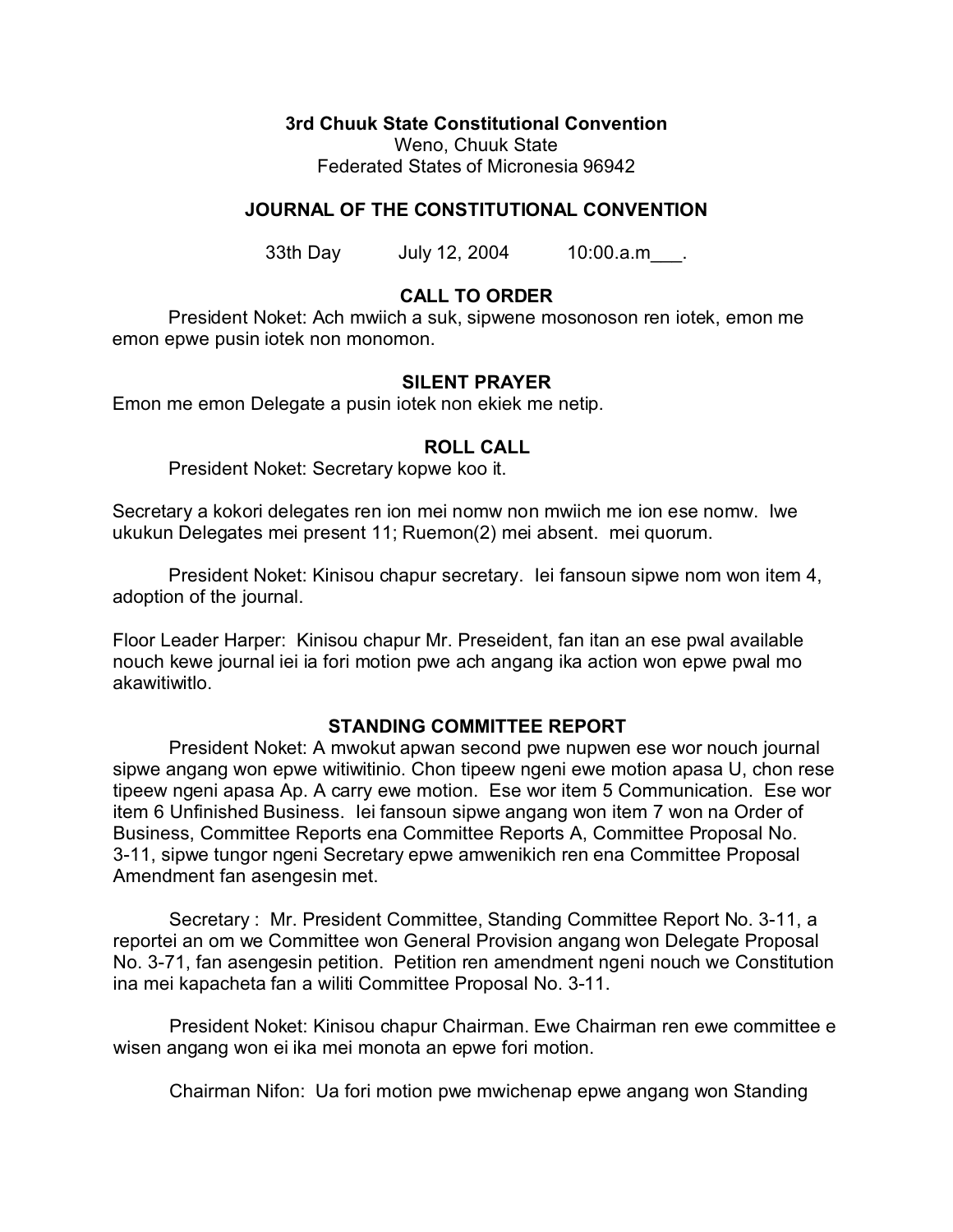### Committee Report No. 3-11. second.

President Noket: A mwakut apwan second, pwe mwich a etiwa an epwe angang won Standing Committee Report No. 3-11. Iei fansoun porous, memef. Chairman Nifon.

Chairman Nifon: Kinisou Mr. Presidnet, usun sia fen rongorong ngeni ewe mennap seni Convention Secretary an mennapei ngeni mwichenap. Standing Committee Report 3-11 Mr. President uwa chok pual mochen upwe sopeno, ai upwe esinengeni mwichenap usun met an omw we Committee won General Provision angang won ena ew katonong. Mei wor ach ewe arongorong mei tou fanangengesin ena anapanap, om we committee won General Provision a etiwa ewe katonong. Iwe pual ren ei popun , omw we Committee won General Provision a recomendini mwichenap epwe etiwa ei Standing Committee Report 3-11. Ren tichikin porousean ina emon me emon delegates epwe pusin nenong non ach na report mi pusin affat. Kiniosu chapur Mr. President.

President Noket: Kinisou. Mi puan wor memef.

Chairman Mino: Ita ngnag upwe ii eis chok ika why the 5 percent, why the 25 to 5 percent? Met e significant ren na 5 percent.

President Noket: Chon ewe Committee.

Floor Leader Harper: Kinisou chapur Mr. President, upwe uwe mousomusan ika pwe esap ponuoch ewe kapas eis. Popun me ouchean ach sia lowerni ena percentage seni 25 ngeni 5, pwe met sia experienceini pwe ei 25 percent a men weires. An epwe tongeni wor eu Propose Amendment seni petition. Iwe ina popun sia ita watiw won 5 an epwe ekis amecheresei an aramas repwe tongeni petitionini ewe anapanapen akasiwin ngeni nouch uwe Constitution. Iwe nge sipwe chechemeni pwe an epwe propose ew amendment through petition esap wewen nge a pass an epwe ne akasiwin ewe Constitution, ika ewe Chunapern Annuk. Pwe e chok proposed nge an epwe pass me esap pass epwe pwal no ngeni general election an aramas repwe pwal uttut won. Kilisou Mr. President.

Mr. President: Chairman Mino.

Chairman Mino: Kinisou, ita pwal sopwengeni chok. Ren ena a koturutiw won 5%, ika ewe committee mi pwan considerini pun mi pwal wor ewe legislative process an epwe wor amendment. Ai luku ina pwal ew anemecheresin ren numbers an epwe muttirino angangan. Iwe nge en 5% ifan significant ika me nukun chok an epwe mecheresino angangan. Pun ren mecheresin angangen katonongen amendment I believe mi wor pual ekkewe ruu pual process, convention me ewe legislative amendment.

Floor Leader Harper: Mr. President.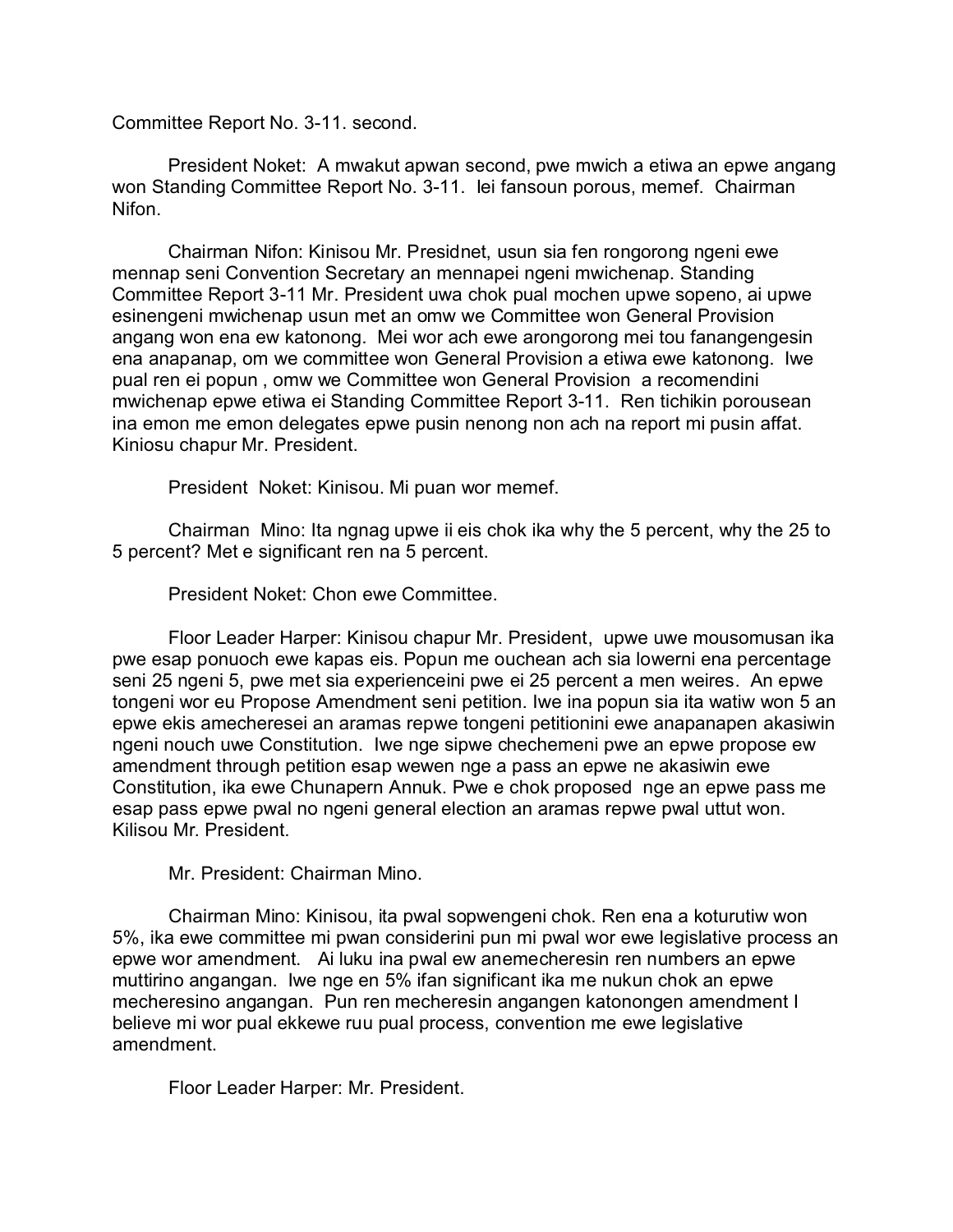Mr. President: Floor Leader Harper.

Floor Leader Harper: Ewer, kilisou chapur Mr. President, soposopolon chok amusomus ika ese pual ponu kapas eis. Mi pung pwe mi pual wor ekkewe pual ruu alapalapen ekesiwin ngeni nouch na constitution. Iwe nge a - ika pwe sipwe ma pual nenengeni ika pwe sipwe lukungeni ach we legislature, iwe ai luku fan chommong ika pwal fan ekkoch epwe weires. Akaewin ika pwe epwe wor akasiwil epwe ngaw ngeni members of the legislature. Awewe ren reduction of salary, ika ekkewe sakkun metoch epwe ekis ngaw ngeni mokutun ika nonomun members lon ewe legislature. Iwe epwe meen weires an chon ewe legislature epwe enenia met mwochenin aramas an epwe wor ekesiwin ngeni nouch constitution. Nge ei aukukun iwe sie luku pwe mei fair, ika pwe 28 members repwe tongeni akasiwili ika proposed ekkoch ekesiwil ngeni nouch ei constitution, iwe pwata epwe ngaw an 40 chok ika 100 me 300 aramasen Chuuk ir mi wewe, ir mi nipwakoch repwe pwal amendni ika proposed amendment ngeni nouch constitution. Kilisou chapur.

Mr. President: Chairman Nifon.

Chairman Nifon: Kinisou Mr. President. Eni ngang upwe chok pual sopwei met ewe aninis seni monun ach we committee ren Floor Leader Harper, mi pung pwe an omw we committee angang won ei anapanap. Nonongeni usun ei nap seni 10 ear ese wor eu anapanapen amendement ngeni nouch we constitution epwe kawor by way of petition. Iwe non ach nenengeni nge eni pokiten ewe department ekon weires, iwe ita ina pwata omw we committee a tipeew ngeni an epwe passni enan lowering of the required 25% an chok epwe mut ngeni aramas ar repwe tongeni wanong mefier won met re kuna nge mi namot an epwe siwin, monun ika masowen non nouch we chunapen annuk. Aruuan, inan enan puan ekiek mi nom ren omw we committee, pwe ika pwe 28 individuals ir mi tongeni proposeni eu amendment ngeni ewe constitution, 5% of totalun eligible voters lon Chuuk e chommong seni ewe 28 members of the legislature. Iwe ina ena puan eu ekiek omw we committee emefi nge ika mwo pwe epwe went ahead and approveni ena - decreaseni ena requirement fengen me passni ena report, ita ach mefi nge mei jestified. Kilisou Mr. President.

Del. Sirom: Mr. President.

Mr. President: Del. Sirom.

Del. Sirom: Kilisou chapur, President, upwe chok ii pual sopwei an ai kewe good colleague - pual ren auchean ai luku ika epwe lo won legislature mi subject ngeni an epwe debate nge ena petition, sichok sign, nge pual pusin kapungulo meren aramas. Iwe nge ren ewe epwe noo ngeni legislature mei fen pual tongeni killini chok. Nge ena ese paul require debate, ika epwe lo ngeni aramas ar repwe sign won. Kilisou.

President Noket: Del. Kaiuo William.

Del. William, K.: Ewer, kilisou chpaur Mr. President. Ngang mi chok wor ekis ai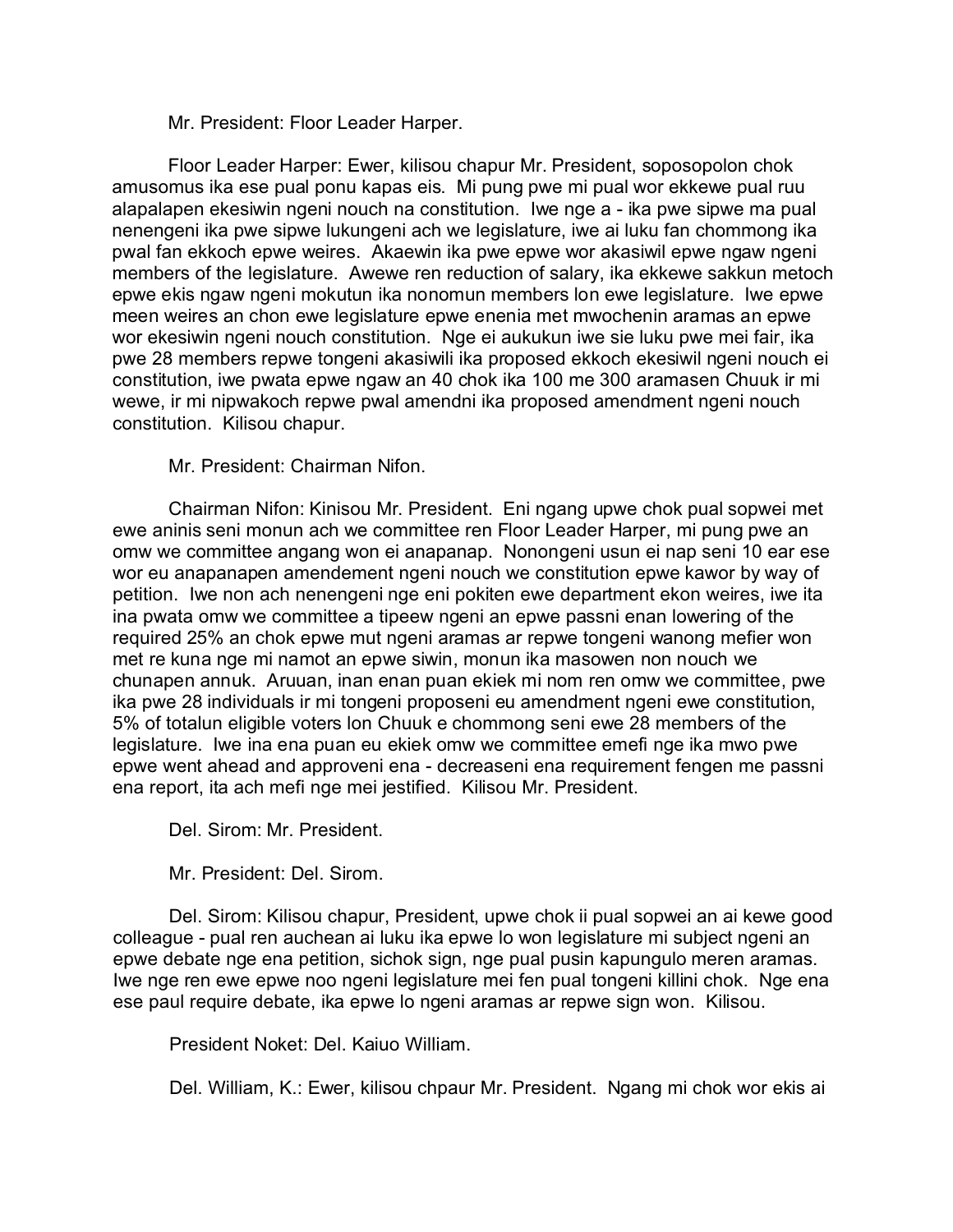kapas eis. Use silei ika pwe proper ai ei kapas eis. Ngang uchok mochen eis ika met e angawa ewe 25% lon ewe 10 years ago. Iei popun a wor ei ekiekin ekesiwin ngeni ei 5%. Ikena chok ai kapas eis.

President Noket: Floor Leader Harper.

Floor Leader Harper: Kilisou chapur Mr. President, usap silei are epwe fen ponu kapas eis. Nge usum met sia pwarata akom pwe lon ma ach experienceni lon ekkewe fansoun tori ikenai, ei 25% a meen weires. Ngang mi silei chommongun aramas akaewin ekkewe mi educated a sotuni ar repwe proposni ekkoch amendment ngeni nouch ei current constitution. Iwe nge weiresin pwe rese tongeni repwe tori ewe aukukun 25%. Eu angang mi weires, ese mecheres, iwe ina popun seni lon ekkewe fansoun tori ikenai ekkewe attempt proposed amendment ngeni nouch we constitution ese tongeni epwe tawe me ponuweta.

Mr. President: Chairman Nifon

Chairman Nifon: Kinisou Mr. President, eni ngang upwe chok pwan anisi ewe kapas eis seni e feito seni ai we good colleague nefinen ewe 25% me 5% department, eni upwe tongeni awewe ngeni ruofoch nu. Efoch nu tam, efoch nu moch, meni nein ekkewe nu epwe mecheres nge nei ai upwe kini uwan, ewe nu mi moch, pwe e mutir ai upwe tori, nge ewe nu mi tam, ika mwo uwa moneiti uwan nge use tongeni nikitano pwe use tongeni tori. Tori an epwe wor emon tori, epwe eto kini ngeni nei, upwap tongeni angei. Iwe ita ina weweochun chok ena si fori ina met ena si fori, pwe si nengeni ena ukukun engon year kich mei kuna pwe mi wor ekkena metoch mi need an epwe amended nge ese wor proposed amendment won pwe sise tori ewe require 25%. Nge ika e wor ena decrease pwe epwe chok 5% iwe a mecheres an epwe wor amendment ngeni nouch na Constitution, kinisou chapur.

Presidnet Noket: Del. Keiuo William

Del. Keiuo William: Ewer kinisou chapur Mr. President, upwe ne chok saingoni ai ei kapas eis, ai ei kapas eis ika sa siwini ngeni ena 5% esap ne fen pisekin turunufas, ei petition, iomo ese wewe ra chok sign nei oh ei petition fan iten an epwe tongeni a mecheres ngenir ar repwe tongeni petitionuni niwinim, petitionuni metekan ei ai chok kapas ies ika esap ne fen ew napanapen turunufas pokiten a mecheres iwe fite chok aramas ra sign fengen fan iten ar repwe ne build in ewe amendment ngeni ekkewe sokopaten non ewe Constitution.

Mr. President: Floor Leader Harper

Floor Ldr. Harper: Kinisou Mr. President, Eni epwe fokkun ma ii an epwe kisikisino ei percentage mei tongeni ma nom non tikin epwe possible pwe epwe mechereseno iwe are ma sipwe tongeni ara pwe epwe ne tufunufaseno iwe a ma nonom ren emon me emon nge ngang me rei ika pwe a kukununo me mechereseno, ese turunufos pwe a fen ngeni an aramas kewe pung a fen ngeni mecheresin aramas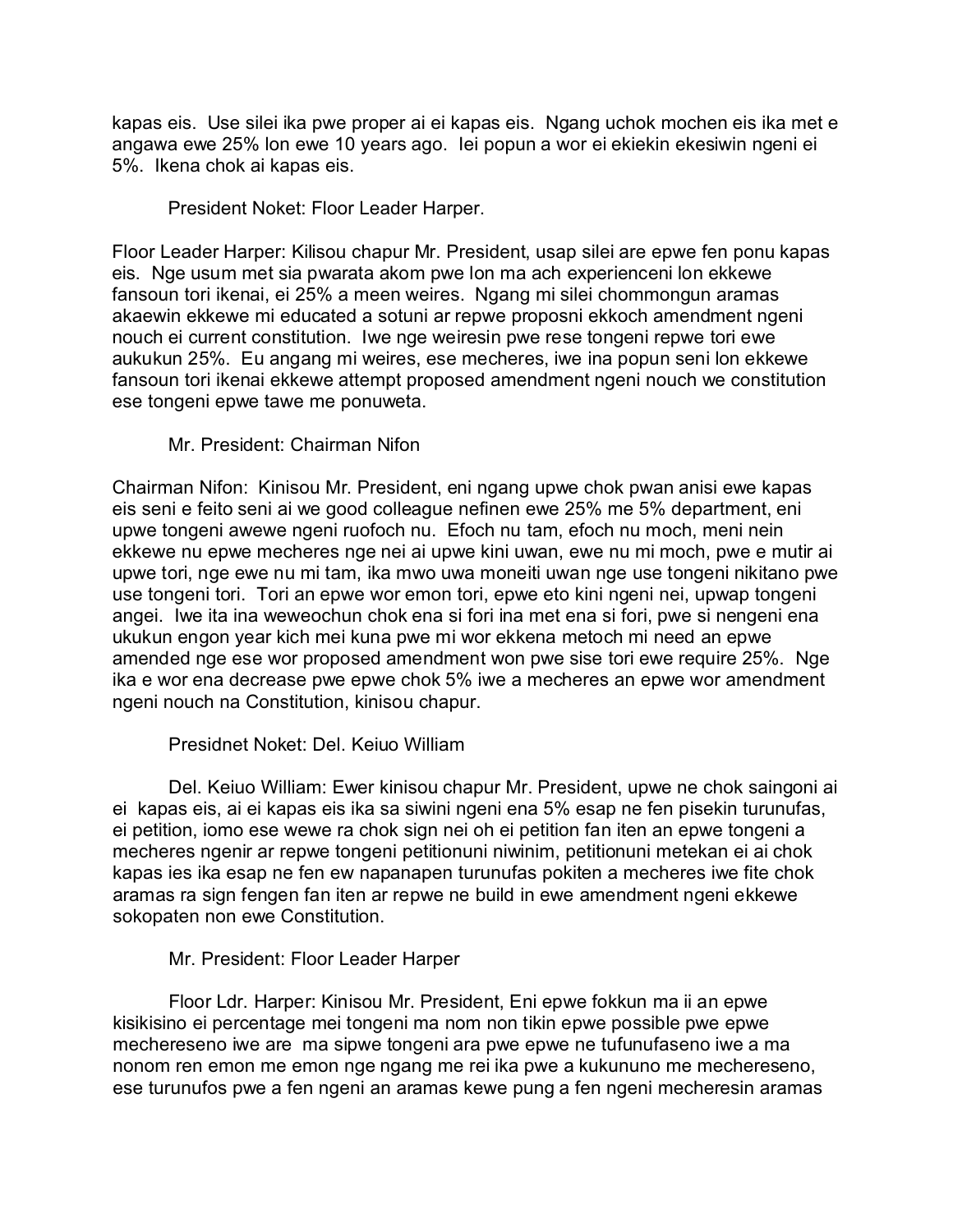ar repwe ekieki met mi och mi murino an epwe ekkesiwin iwe ra maa proposeuni ra tongeni wata an aramas repwe uttut won. Sipwe chemeni pwe ekkei anapanapen ekkesiwin non nouch ei Constitution ir me unungat nesoponon aramas repwe uttut won, iwe ika mow pwe ie a turutiw wom 5 iwe fansoun epwe ne tori atun uttut ika mwen uttut iwe emi wor an aramas repwe watta mefier won reitio ika educateini aramas won both side negative me positive, iwe non an aramas mwa repwe ne akausening iokewe ma repwe support, are ika against iwe ra tongeni sinwi mefier ika repwe uti ewe Propose Amendment through petition ika resap utti. Nge me rei ese fen wor angangen turunufos pwe a ew minen amecheres ngeni aramas akaewin ekkewe ngang ita ika akakieki ir mi wewe ir mi watt ear sinenap, non ar ra kuna metoch ei Convention esap kuna nesor me ponon, iwe ra mochen mwitir akasiwini nge resap tawe faniten waten percentage nge non an etiw chok won 5 iwe ra tongeni able ar repwe tongeni meet ewe 5% requirement. Kilisou chapur.

Mr. President: Chairman Nifon.

Chairman Nifon: Kinisou Mr. President, omusano tipis ika sipwe okurang ika fos pat nge pokiten chok mi pwal pung mi namot mi weweoch ewe kapas eis, ita ina pwata si pwal chok mochen sipwe ekis anisi an epwe pwal naf ach ekiek me ach miriti ika pwe sipwe tongeni. Mr. President, om we committee won General Provision lon an fori an angang won ewe masowen mwich ewe delegate proposal mei angang lon good faith, iwe ina popun om we committee epwan nuku nge pokiten mi fori an angang lon won masowen mwich lon enletin an fori fan iten aramas, iwe ina pwata epwan luku nge aramas repwe pwal, ena trust epwe wor ren aramas non ar nengeni met om we committee e fori. An epwe turunufas me esap turunufas, ena ew anapanap epwene anongonong won kich ekkei 15 aramas, ika sipwe niwin sefan nge sia ereni aramas pwe ena men a turunufas, iwe a turunufas masowan, nge ika si nounou nge sie ereni aramas pwe ien auchean popun an wor ena ekesiwin pwe epwe ien, pwe epwe anisi aramasen Chuuk lon ekkan popun me wewen. Iwe ena ekesiwin ese turunufas. Kilisou Mr. Presient.

Mr. President: Chairman Stephen:

Chairman Stephen: Kinisou chapur Mr. President, ngang upwe pwal tirow won ewe committee fiti fongon me floor pokiten an ei proposal, Ngang upwe, mei wor ai fear fongon me reservation ren ei proposal fiti Keiuo ne ani tipemwaramwaran, pun for instance, ifa usun ach sipwe determenini guarandini ena 5% as an educated component of the general public, lon ei mechanisim iei, it's a generally public inisitive, nongonongun ei amendment epwe popularily inisitive, convention ika through a legislative body, ikena ekena mechanisim nouch kewe chumo re fotukatiw pwe sipwe aea ne approchuni amendment through our constitution pun esap ewe mecheresin task ei men ei convict on ika constitutional amendment, it takes years, time, fongon me realities for life ach sipwe graduly grow with it iwe ia, sipwe come to ewe realization iwe sipwe, swipe ne amendini base on our realities nge iei sia ma kuna we drow in a punch of hundreds proposals non ach ei Convention, nge ina epwe fiteoch uchok me neir they came out they survive the test, the challenge of a Convention iwe, ina na metoch sipwe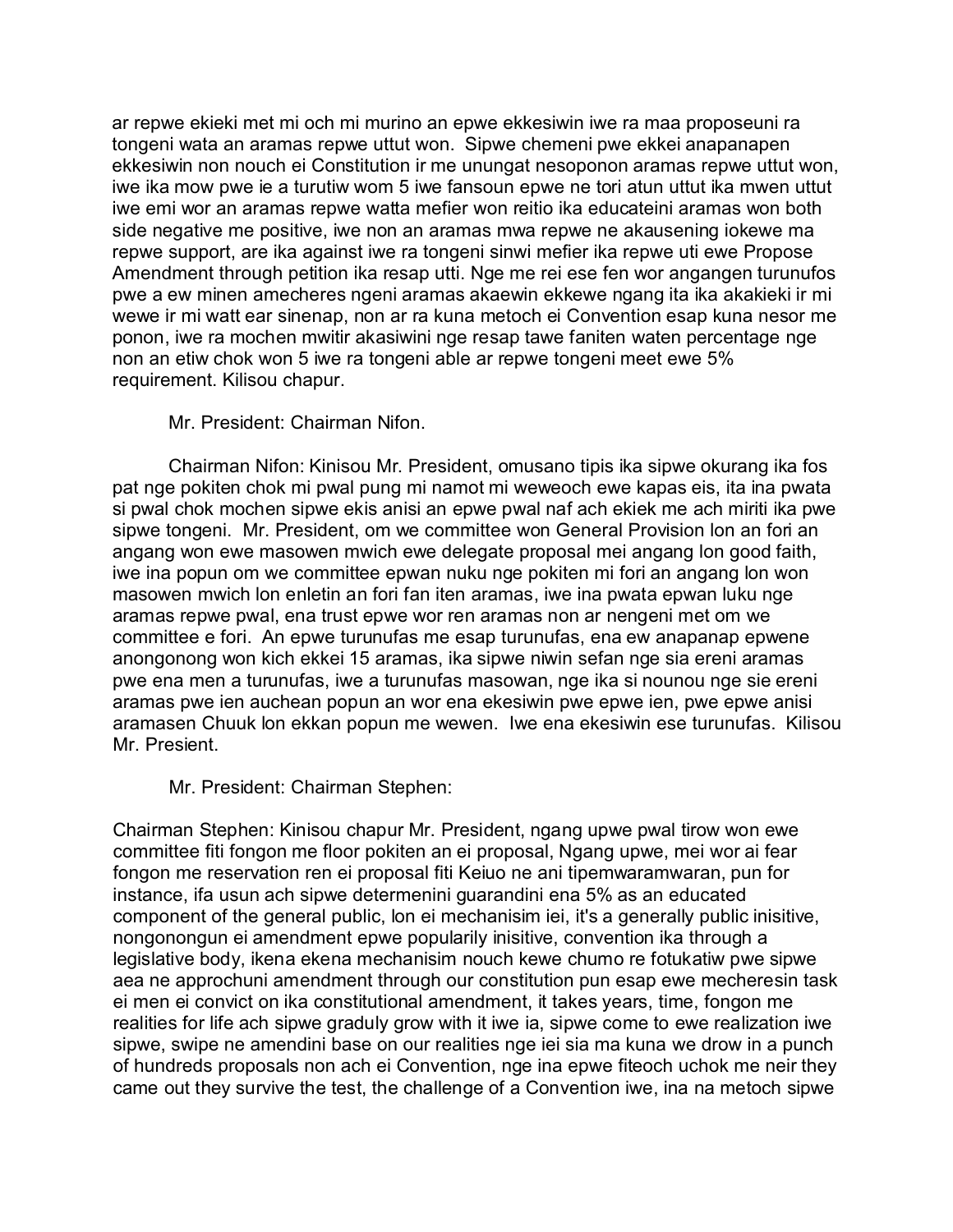ma nengeni, oh ei Convention iei, iei met aramasen Chuuk re mechan mei designated mei delegated machanisim sipwe go through, oh uchok ani fear ren ei 5 percent ika epwe pual inclusive of other iliterect but politically influence mind repwe join in the 5%, Iwe pual ai quaratini

Ai faith non ei Constitutional Convention mehcanisim pwe ei institution . nge time tested oh people choice tested re elected us iwe sa quaratini ekkewe amendment sia nenengeni, sa educatini aramas, within a process, it's a long process, ina wewen sise angatoronapei, without the respect ikena ai kena fear ren na 5% ika esap significant ika indicative of of a popular inisitive of the people, that's the price of democracy an epwe high price ren popular, ewe 25% oupwe omusalo use sinei ika a wor damages a've been done usun metekkei uwa fen kapas eis won, ina chok omusalo ren pual mefieina. Kinisou chapur.

President Noket: Iwe uwa mut ngeni mwich repwe poraus pwe epwe wor intentionun ei board nge pokiten mi sa fen poraus won ewe Proposals usun nge sia fen porouseno won ewe Proposal nge sise porpose usun sipwe ne mokut seni ewe Report, ika mi fatatatoch ewe report ika ese fatafatoch ewe report mi wor kapas eis won usun sipwe ne fen angangono won ewe Proposal nge ngang mi chok mutate ekkewe poraus pokiten, mi namot ei Proposal, ei Committee, ei Report.

President Noket: Floor Ldr. Harper,

Floor Ldr. Harper: Kinisou Mr. President, ese ii wor met upwe pual chiwen ani poraus ren ei report, nge fan iten chok ma nouch kei report, meinisin e, mak non fosun merika

Fan iten ach pual kan nipwakingaw ngeni kapasen merica, ichok mochen upwe ais pwe napengeni kei report ika fen pual ekkewe report a la, mi wore ew fos iei e soun pwapwa non ekkei report nge usun met uwa pwarata pwe seni ach nipwakingaw ren kapasen merica ise sinei ika iei ei right words sipwe use are ena word intent, era INTENE. Ita merei ika isap mwal ita merei nge epwe INTENT.

President Noket: Ian na kapas e nom ia na Floor Leader?

Floor Ldr. Harper: Non ekkena ifa, paragraph fan purpose. President ina ii chok ai na.

Mr. President: Chairman Peter Sitan, omusano, Chairman Rosokow,

Chairman Rosokow: uwa omokutu pwe a koukutiw poras, a seconded pwe a kouk utiw poraus,

Mr. President: A mokut a pual second pwe a koukutiw poraus won ewe report, chon tipew ngeni pwe a koukutiw poraus won ewe report, apas UU, chon rese tipew ngeni apasa apw, a koukutiw anini won ewe report, iei sipwene vote won ewe report, chon tipew ngeni pwe mwich a etiwa ewe Committee Report No. 3-11, apas UU, chon rese tipew ngeni apasa apw, ewe report a ketiw, sipwe angei Standing Committee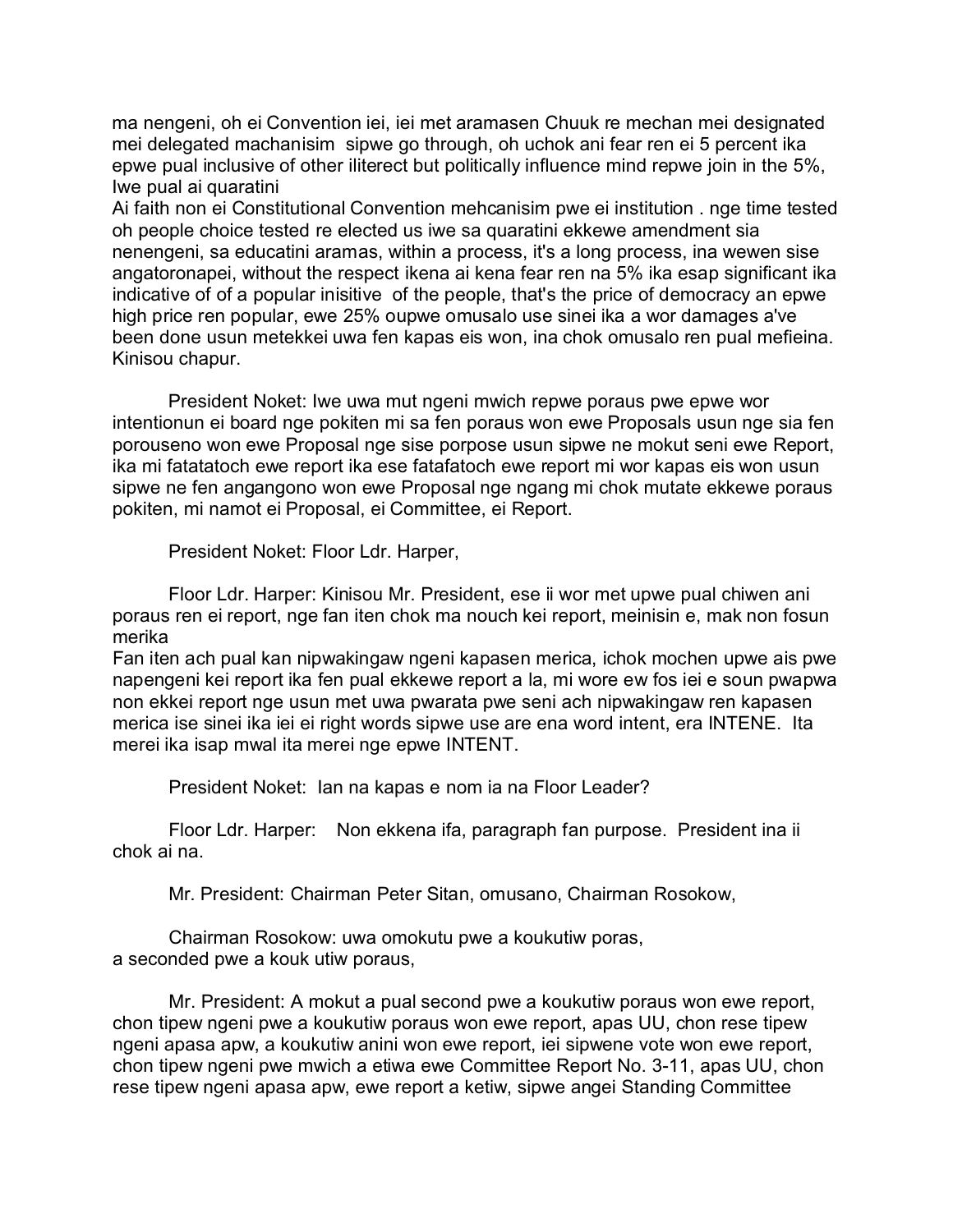Report No. 3-12 non na 7b, item 7b, sipwe pual mut ngeni ewe secretary epwe amenikich, emweni Convention ren, weweochun ei Report, Convention Secretary.

Convention Sevretary: Kinisou Mr. President, seni CR 3-12, a repotei angang won ewe Committee won General Provison won DP No.3-25. To amend Article 11, of the Chuuk State Consitution relating to the establishment of the Youth Affairs Agency, by adding a new section 6 and by renumbering the effected section thereof. Na report a recomendini pwe ei Proposal epwe ne Committee Proposal No. 3-12.

President Noket: Sipwe ne pual ngeni chon ewe Committee ika ewe Chairman epwe fori motion pwe mwich a etiwa ewe report.

Chairman Nifon: Mr. President, kinisou Mr. President, uwa fori motion pwe mwichenap a etiwa Committee Report No. 3-12, a seconded.

President Noket: A mokut a pual second pwe mwichenap a etiwa CR NO. 3-12, ei fansoun discussion, Chairman nifon ika mi wor met om kapasen emmwen.

Chairman Nifon: Kinisou Mr. President, ita upwe chok pual ii pual esinesin ngeni mwichenap pwe ena report, echok report ei met om we Committee won General Provision deleperation won DP No. 3-25, ewe Proposal a wenengeni usun foriutan ew Youth Agency non Chuuk. Ewe metoch mei nomot, om we Committee a awora an public hearing ngeni ekkena tetenin office ika aramas ina mi affat non na report, under II Section b, under history, ina mi affata io e introducuni Na Proposal fiti fengen me met sokkun kinikinin aramas om we committee mi korato ar repwe angei mefier won ena ew anapanap, ika epwe och me namot ngeni fonuwach

Chuuk, ren ekkei popun Mr. President, ngang uwa recommendini ika pesei mwichenap an epwe etiwa ei report. Kinisou chapur.

President Noket: Ika mi chiwen pual wor, Del. Tuter Sirom

Del. Sirom: Kinisou chapur Mr. President, ese pual ii wor met upwe apasa ren ei report, a men nimenimoch sa men weweoch ren ei report, ekis ichok met ei ngang upwe pwarata, ren fetanin ei metoch ei Proposal, usun ita epwe fen chok et epwe chok fetal non ewe echo Proposal ren ekkewe department, iwe u mochen ei Convention epwe mwan nenengeni mi och ena report ar repotunanong met ar mefian ren ei Proposals nge usun ita nge ai nenengeni nge met ei I poraus won ekkewe department pun sifen ataieno, sa fen era epwe prescribe by statue. Ei echo pwata usun mi fen chok et non anan ekkewe department, nikiti ena report pun sa weweiti recomendni adoption a meen och. Sipwe muan ii nenengeni ifa usun ach sipwe feen walong en egency, nge sipwe oturauu ekkewe department. Nge en report ii its okay, ar findings, whatever, afen remain.

President Noket: Chairman Nifon,

Chairman Nifon: Kinisou Mr. President, eni ach chok epwe pual fat, mei pung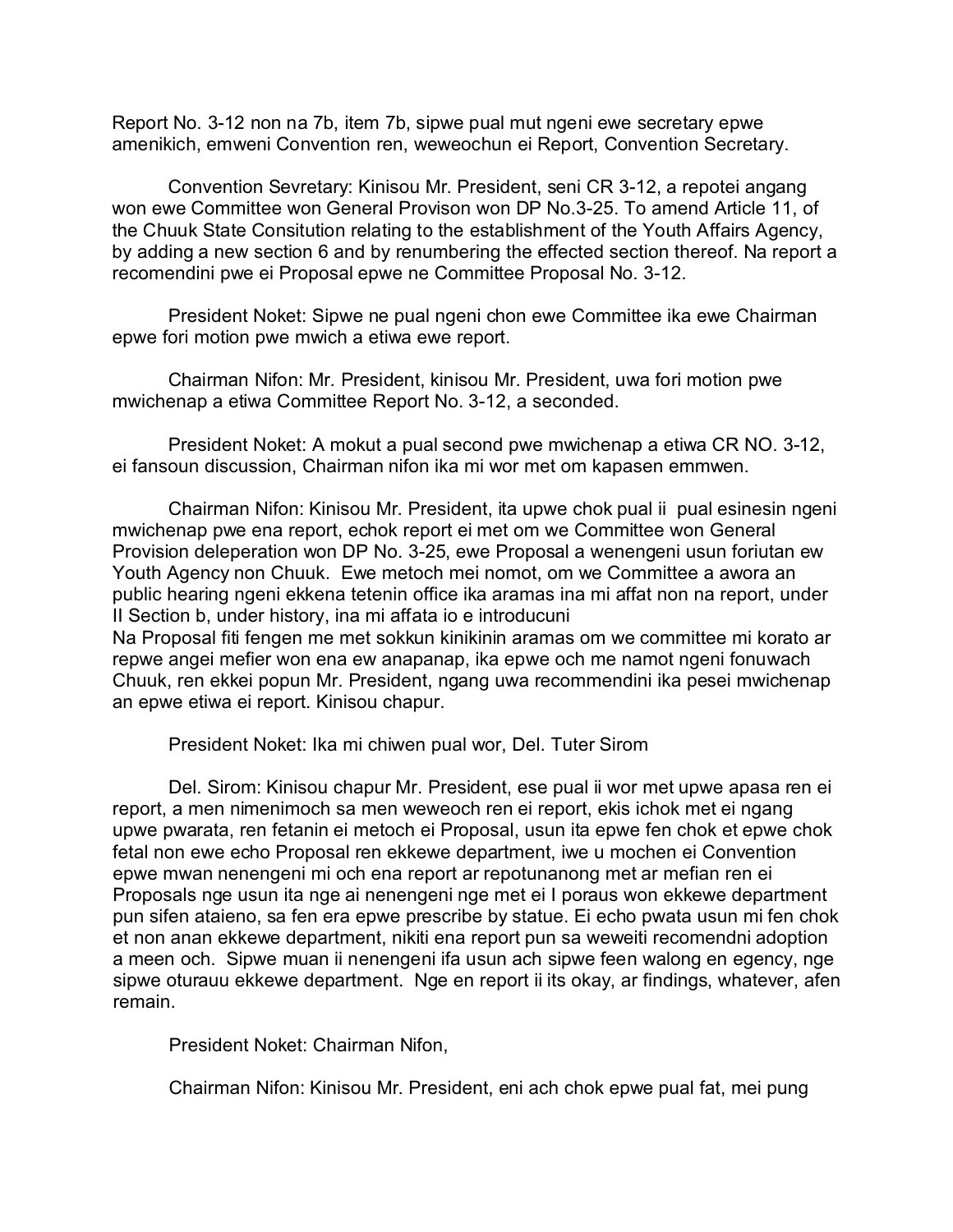pwe mi wor ewe pual echo Porposal sia fen amasano mi relate to creation of other executive departments, amo ewe Committee non an fori an angang won ei katonong, ese mwo, efori an angang without any knowledge that epwe ina usun ngingin ewe Proposals sia fen awesi. Ita tipachuchok nge ei, ach ei report epwe mwitir inapwata a ina usun ngingin, ika pwe sie angang won mwe mwirin ach sa sinei ewe Delegates Proposal e relate to creation of executive departments, ach sia sinei nonomun ewe Delegates Proposals e relate to creation of executive departments, iwe eni epwe tongeni wor pual met an om we committee shape ngeni ei report, nge fan asengesin iei uwa apasa pwe si fori ach angang without any knowledge of ewe ew a fen wesino ina pwata a iei usun ngingin. Oh Mr. President ren ach sipwe address ini kaworetan ena Youth Agency, meni mi tongeni epwe address under discussion won ewe Committee Proposal. Kinisou chapur.

President Noket: Io mi puan wor memef won kapas eis won ewe Committee Report? Foor Ldr. Harper,

Floor Ldr. Harper: Kinisou chapur Mr. President, ipwe pual omusomus ngeni pusin ai we Committee ai upwe mwo kapas ais fan iten chok pual wewengaw, non ei report mi mention pwe mi wor ekkewe chon kokoto, iwe sia fen pual kinisou pwe miwor ekkewe ir mi angang ngeni pekin youth non ach ei State Government tori ach we COM ir mi kokoto, iwe nge met ena I mochen silei, are pwe mi wor ekkena sokkopaten osukosuk mi wenengeni ach we pekin Youth ika Sarafor, iwe non ei fansoun ese mwo wor agency, iwe ifa usun an ei State Government ika ekkei aramas ir mi angang ngeni pekin youth,

Anganga me nenengeni ika met ra safenngeni ekkena osukosuk. Are upwe tongeni era pwe non ei fansoun ese mwo wor ei agency, met ekkena osukosuk an youth ese tawe ika iei mi pual need ew creation of an agency

President Noket: Vice Chairman Williamder,

Vice Chairman Williander: Kinisou Chapur Mr. President, upwe achocho ne ponuweni ewe kapaseis me ren Floor, usun a fen kapas won ekkewe chon kokoto, iwe fansoun ewe hearing mi tota enan kapas eis me ren seni Tony Rosokow a kapas eis ngenir won nan kapas eis Floor e wata, usun met ei ra makei non ar ei destimony nge ese mokutukut youth of Chuuk ika ark ewe non ark ewe kinikin, fanasengesin ir michok nom under ekkewe departments, iwe iei popun puan ren kinikinin moni ese mokutukut, ese wor met repwe safen ngeni ekkewe osukosuk pokiten re nuku nge fanasengesin ir rechok nom fan ekkewe departments. Nge ika pwe pual iei intentionun ei metoch usun met ra fen pual tingor, ika pwe repwe winiti ika epwe affat me non nouch ei Constitution, nge repwe ne winiti ew agency, re nuku nge moni seni nukun ika wiser moni seni ewe Chuuk State Legislature eni epwe ekis afatafatoch ika epwe wesen afat nge ika epwe create aruwe agency, nge iei esetongeni safeni, ese wor safen ei problem eni pokiten irichok re nom fan ekkewe departments. Daparment of Public Affairs ika ewe COM Landgrand, omusano ika ese ponuwoch ewe kapas eis nge iei usun met uwe chechemeni me ren ai noteuni ar, am fansoun hearing. Kinisou chapur.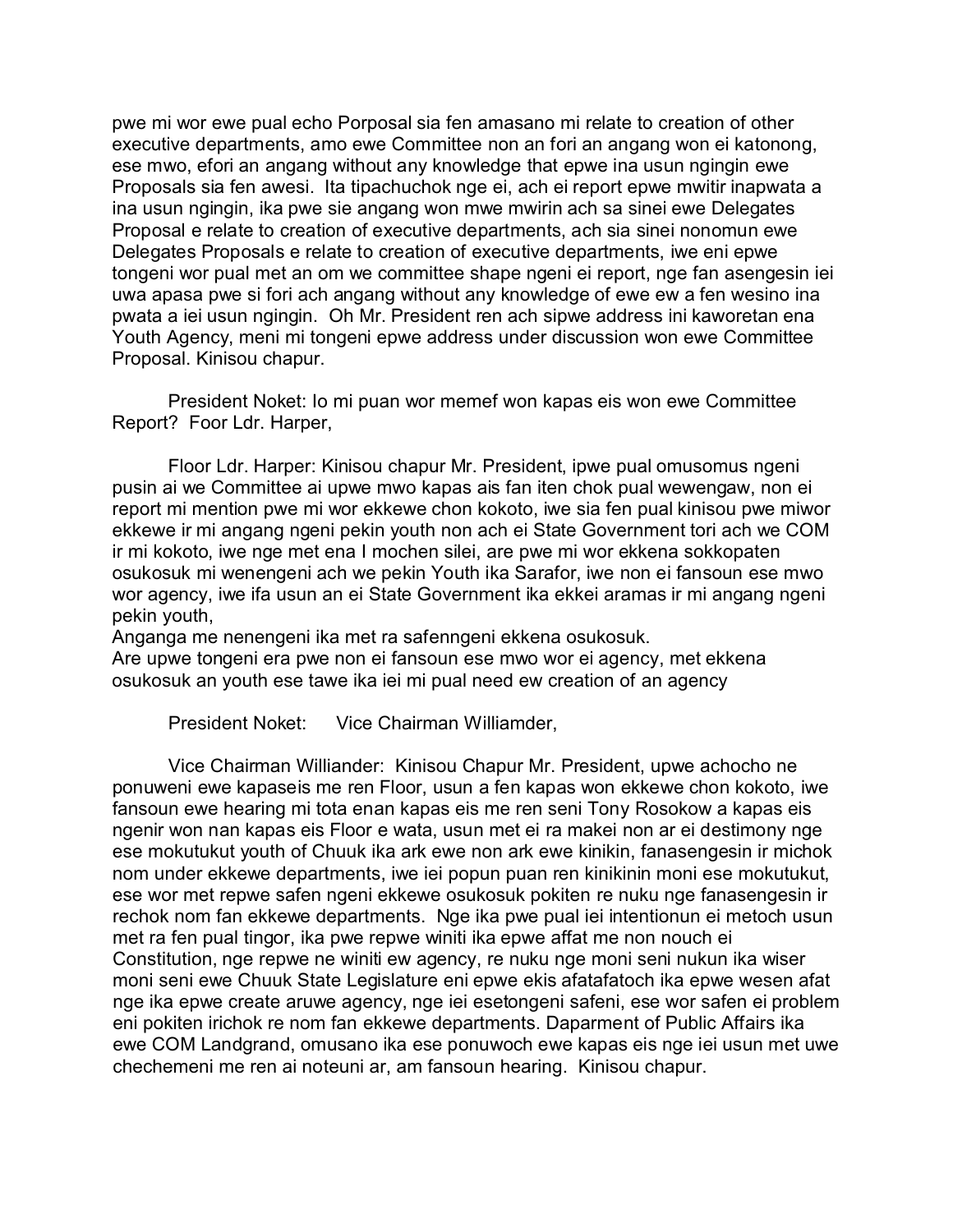President Noket: Chairman Mino:

Chairman Mori: Kinisou chapur Mr. President, ngang upwe chok kapas ies won oupwe definini ngeni ei ei Youth Affairs, ekkei usun met u anea non ei report mei kapasen chok ekkewe high risk, mei osukosuk, problem in Chuuk nge ika pwe e wor youth affairs fanasengesin ekkewe chok sokun aramas ir mi high risk, ren osukosuk ika ir mi fen awora osukosuk ika?

Prsident Noket: Chairman Nifon,

Chairman Nifon: Ren ponuwen ewe kapas eis, sap faniten ekkan kids have high risk, ewe agency epwe faniten Chuuk State Youth as a Whole.

President Noket: Del. Williander, ika kopwe pual sopwei ponuwen ewe kapas eis, ka eitieta poum.

Del. Willander: Upwe chok pual aninis, pokiten pual chairman ika Del. Tony Rosokow, epual wata ewe kapas eis ngeni ekkewe chon kokoto non ewe fansoun sia fori ei Public Hearing, iwe usun met sia fen kuna nge ren youth, use sinei ika upwe mwan nge ira seni 12 years feita. Kinisou chapur iei chok.

#### President Noket: Chairman Mino,

Chairman Mino: Kinisou chapur kopwe chok pual mut ngeni ei upwe chok ekis sopeno, kinisou ren ekkewe ponuwen ramen fatafatoch. Iwe upwe pual chok ii eis ika mi wor an ewe committee consideration ren usun ekkei chon testified lon ei meen rechok seni ewe mwichen youth. Public Affairs, nge akaewin ekkena 12 years etta, ai nuku chommong me neir ika fen majority ir mi nom non school. Youth ir mi nom non school. Mei wor an ach we committee pual discussion ngeni met school rekan fori ngeni ekkena youth. Ekkena youth group mi nom non school.

President Noket: Chairman Rosokow.

Chairman Rosokow: Kilisou Mr. President, lon ach aurour - ngang mi kapas lon ei fansoun. Nge uwe kapas fan iten fonuwei we. Lon ai kewe group, iwe lon - ngang uwe fori allukun serafon fonuwei we pwe seni 12 feita tori 17. Ikkena ekkena re serafo, teenage. Nge a seni feita feilo, seni 18 feita iwe ra monumuk. Iwe uchok ais ika epwe ifa ar repwe classify lon ei youth. Iwe mi wor pual ekkoch upwap poraus murin ika sia tori ena proposal. Nge ai luku ina fatafatan we.

#### President Noket: Del. Keiuo.

Del. William, K.: Kinisou chapur Mr. President, ngang ai ei kapas eis epwe - seni chok kan puan ai tiparoch, ai wewengaw. Nga umochen sipwe sa ngeni ena eera findings - ena ee etiw fan, ina ee era respectfully request that the committee members shall not to consider the economic or money aspect of the proposal. Ai ei kapas eis,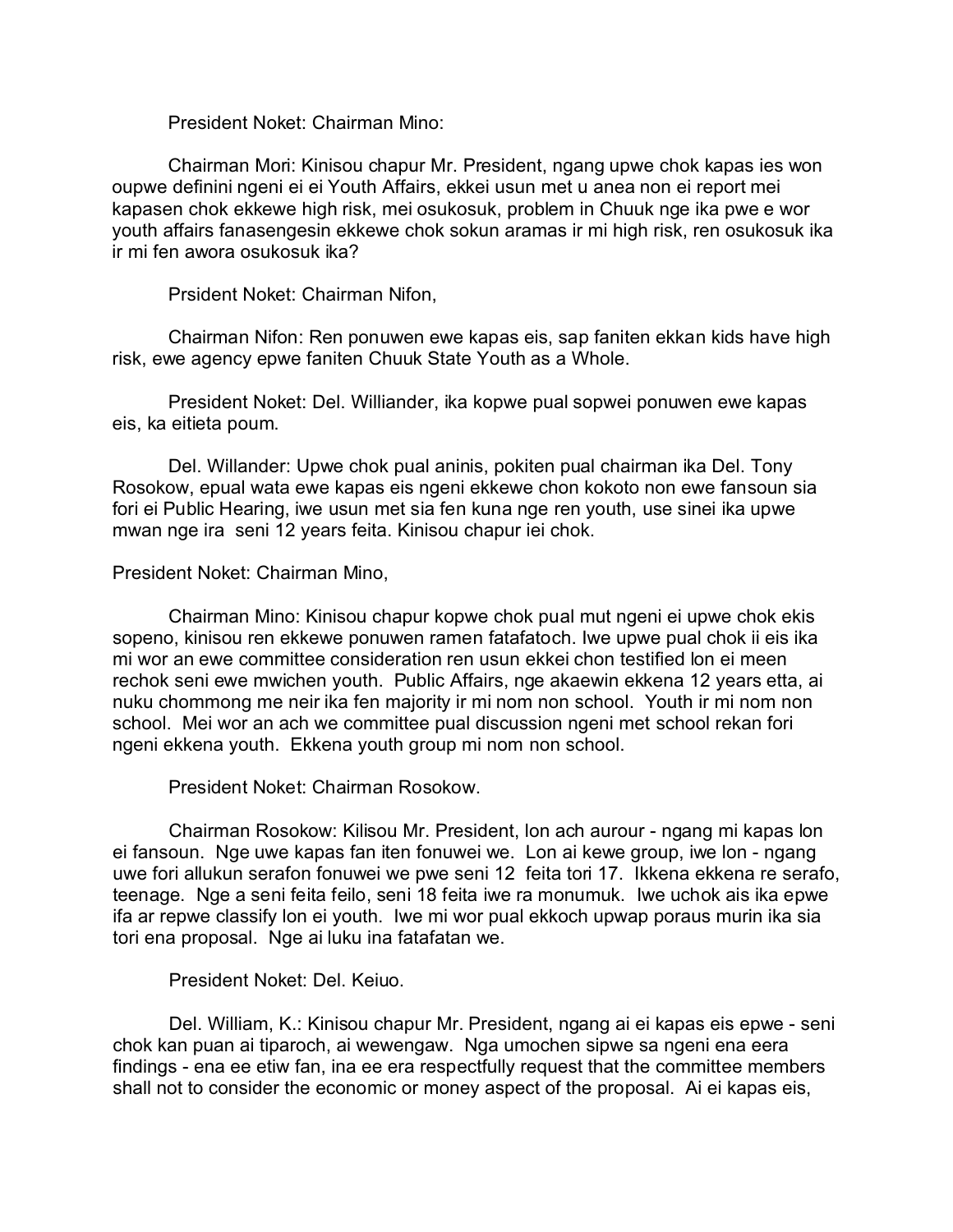epwe ifa chok usun ai upwe acceptni ika pwe mi fen wor ngawan, osukosukan ewe meen ir mi kuna. Pwe epwe effectni ewe economy, me ekkoch moni.

President Noket: Ion epwe ponueni ewe kapas eis.

Del. Wiliander: Metewe, uwe ekis tumunungaw.

Mwich a asoso. Mwich a pual poputasefal.

President Noket: Mwich epwe asoso ekis. Sia pochokul pwe sia mongon neanowas. Kich simi nom won Standing Committee Report No. 3-12, discussion. Ika ese chiwen wor, a much discussion won ei Committee Report, sipwene vote won. Chon tipeew ngeni pwe mwich a etiwa Standing Committee Report No. 3-12, apasa U, chon rese tipeew ngeni apasa Apw. A ketiw ewe report non Mwichenap. Iei sipwene angang won ena 7©, Standing Committee Report No. 3-13. Memwen sipwe angangeno sipwe tungor ngeni ewe Secretary epwe amwenikich ren weweochun ena Committee Report, Convention Secretary.

Convention Secretary: Mr. President, Standing Committee Report No. 3-13, a pual reportei an om we Committee won General Provision angang won Del. Proposal No. 3-58. to add a new section to Article VII, of the Chuuk State Constitution by adding section 15, regarding decisions on awards against the State and Municipal governments to be just and in consideration of the ability of such governments to pay any awards. Ina met re angang won, iwe ei committee proposal - Delegate Proposal a re numbered ngeni Committee Proposal No. 3-13.

President Noket: Kilisou chapur Secretary. Upwe tungor ngeni chon ewe committee ar repwe fori motion pwe mwich a etiwa ei committee report. Chairman Nifon.

Chairman Nifon: Ua fori motion pwe mwich a etiwa Committee Report No. 3-13. Second.

President Noket: A mokut a puan second pwe mwich a etiwa Committee Report no. 3-13. Iei fansoun poraus won ewe report.

Chairman Nifon: Puan usun chok ren report No. 3-11 me 3-12 om ei Committee a puan chok mochen epwe reportei ngeni mwichenap meta a fori ngeni an angang won ewe eu masowen mwich, Del. Proposal No. 3-58. Ina ach na report a nom fan mesen emon me emon Del. mi mochomoch ach na report. Ena report fan asengesin - iwe uwa apasa pwe fan asengesin Del. Proposal No. 3-58, ina usun met an omw we committee fori an angang won. Iwe Mr. President, ngang uwa puan mochen tungor me pesei mwichenap ach sipwe etiwa non - ika passni ach ei report No. 3-13. Kinisou chapur Mr. President.

Presient Noket: Floor Leader Harper.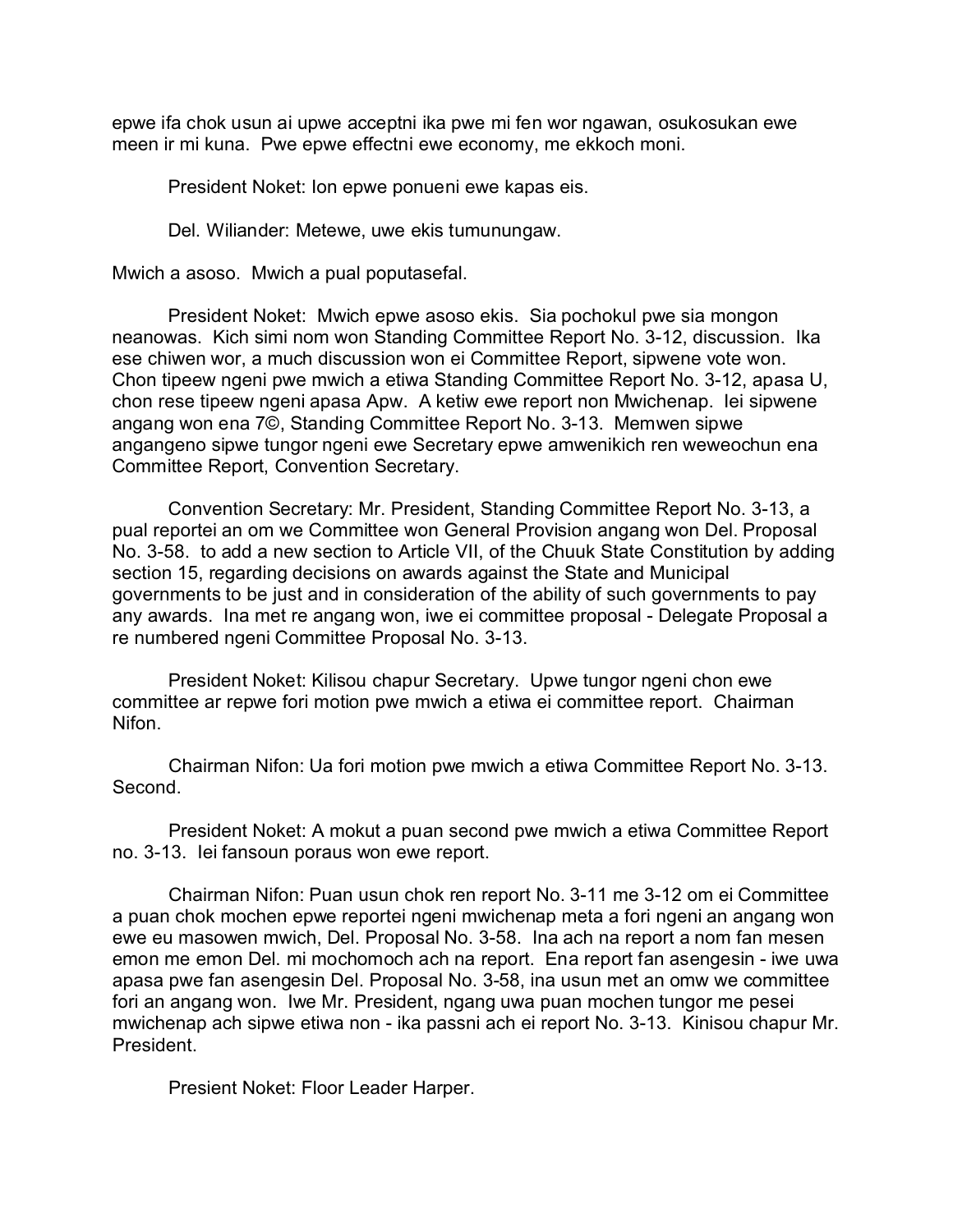Floor Leader Harper: Mr. President upwe omusomus are ai kapas eis epwe ekis pual towawelo. Upwe pual omusomus ngeni chon pusin ai we committee ren ach nipwakingaw, sise puan fifiti ach kewe committee hearing. Uwe mochen upwe tungor ngeni akaewin we introducer won we Del. Proposal, epwe mwar ereniei ekkoch osukosuk lon ach ei government, ika ach kewe municipal government ii mi kuna iei mine a esenipato ekiekin an epwe - Mr. Presient, inamo upwele mo reserveni ai kei kapas eis eis ngeni ewe proposal.

Del. William, K.: Ewer, kinisou chapur, Mr. President. Ena chok ekis wording ita uchok mochen sipwe mwan nengeni won ena report. Won ena e era "purpose, faana ina eera "the purpose and intent" usun met Floor Leader Harper, mi wauu, ese fat ika epwe change ena - ika sipwe chok treated as typo. Iwe ai ei kapas eis epwe chok - use sinei ika epwe fen kapas eis won ei report ika. Ren na conclusion, ita uchok mochen sipwe mwan nengeni ena eera, "your committee conclude that eventhough there might be existed - wewen nge mi wor euu existing law in regards of the same matter. Iwe ina chok ai na kapas eis.

Chairman Nifon. Mr. President.

President Noket: Chairman Nifon.

Chairman Nifon: Wewen an tonong en ngingin non ena conclusion pwe omw we committee mi aware pwe mi wor ewe Sovereign Immunity mi keran chok pass into law. Ena Sovereign immunity a tongeni auku, limitni an aramas claim ngeni ach we government. Mr. President ina wewen non ena conclusion mi wor - mi nom ena ngingin, fan asengesin omw we committee mi aware pwe mi fen wor ena annuk. Kinisou.

Presient Noket: Ese wor puan memef. Chairman Stephen.

Chairman Stephen: Puan tirow woch meinisin, puan tirow won chairman ewe committee, puan ii along the same token of concern ren ena analysis en purpose - ena purpose a etiw, etiw, ena consider - ability of any government to pay without affecting the operation of such government. Usap mwo sinei any payment or compensation of the government to any claimant ese itself affecting the government. Merei all claims compensation do affect the government. Ika ma e ura pwe without affecting operation, an epwe koon watte, ika entirly - ai nuku mi affected the operation of such government by compensation. Ina oukan omusan ren mefieina. Nge ii kich mi weweoch ngeni. Kinisou.

President Noket: Ese puan wor. Ika ese wor memef won ewe Committee Report No. 3-13, mwich epwene vote won chon tipeew ngeni pwe mwich a etiwa Committee Report No. 3-13, apasa U, chon rese tipeew ngeni apasa Apw. A pass ewe Committee Report. Mwich epwe mo ekis asoso.

Mwich a Asoso. Mwich a puan poputa.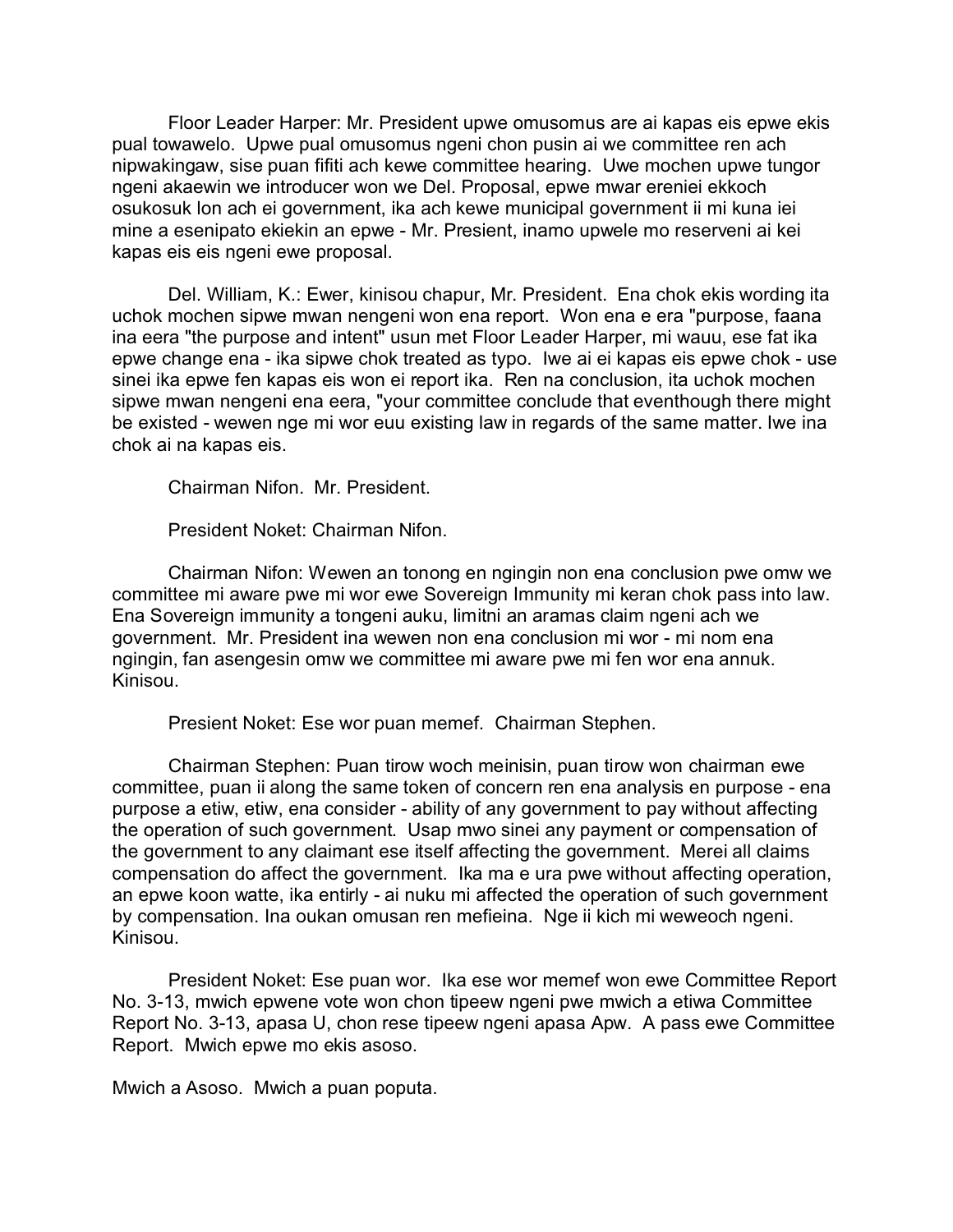President Noket: Sia poputa. Iei sia nom won First Reading Calendar, item 8. Committee Proposal No. 3-11, mwen an mwich epwe angang won sipwe tungor ngeni Secretary epwe aneani ienapen ei proposal.

Secretary: Mr. President Committee Proposal 3-11, to amend Section 1(b) of Article XIV of the Chuuk State Constitution relating to petitioning a propose amendment to the Convention.

President Noket: Floor Leader Harper.

Floor Leader Harper: Kilisou Mr. President, uwa fori motion pwe Mwichenap a etiwa Committee Proposal No. 3-11 lon ewin allea. Second.

President Noket: A mokut a puan second pwe Mwich a etiwa Committee Proposal No. 3-11, lon ewin alea. Iei atun discussion. Floor Leader Harper.

Floor Leader Harper: Upwe mo yeld ei floor ngeni Chairman Sitan.

President Noket: Chairman Sitan.

Chairman Sitan: Kilisou Mr. President. Lupwen ach rongorong ekkewe comments on the report, ngang mi pual sokkolo tipei seni ekkoch chienei kewe. Pwe mi pung ai luku current practice iei a meen weires ach sipwe achieve amendments. Pungun weires, practically ren Chuuk pokiten mi pual spead out, iwe mi weires ach sipwe make changes. Ese usun Pohnpei eu chok. Iwe pual at the same time, ngang upwan ngengeni pwe are sifer pual make it a big jump seni 25 ngeni 5, ese let ika efen pual eu extreme ma ena. Ina popun uwa alean pwe are Delegates, are pwe epwe weires sipwe compromise won percentage. An epwe ekis balanceni ekekwe awewe mwan. Kilisou.

President Noket: Del. Sirom.

Del. Sirom: Sipwe mo asoso.

President Noket: Mwich a asoso mo ekis.

Mwich a asoso. Mwich a pual niwinsefal.

President Noket: Mwich a puan popusefanita, iei kich mi nom won first reading won Committee Proposal 3-12, soposopno angang won. Ook 3-11, omusano. Del. Sirom.

Del. Sirom: Ngang upwe fori lon motion nge ewe rules e requireni written amendment epwe mwo suspend.

President Noket: A mokut a puan second pwe ewe rules e requireni written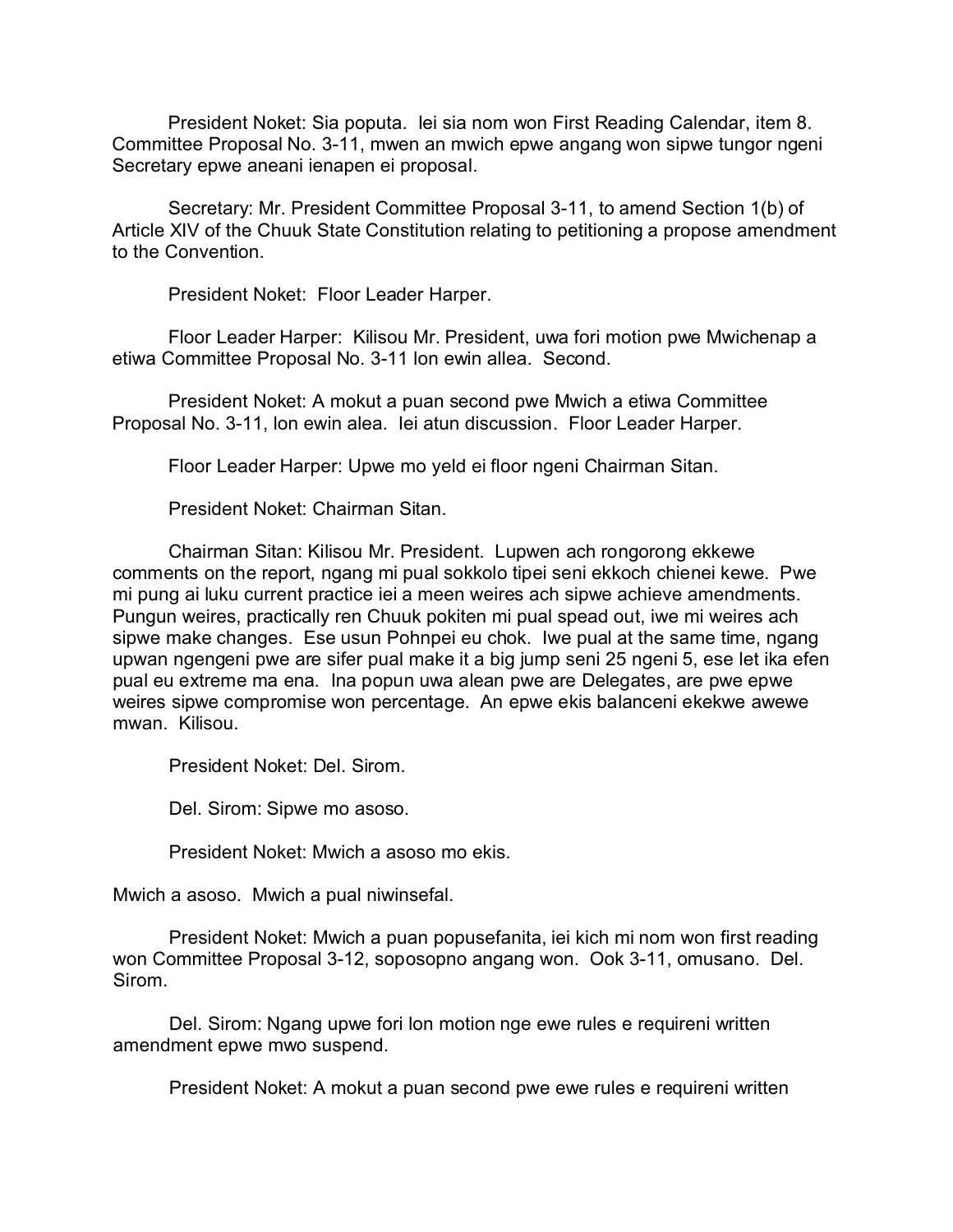amendment epwe mwo suspend. Chon tipeew ngeni pwe ewe rules ren written amendment epwe mwo suspend, repwe apasa U, chon rese tipeew rewpe apasa Apw. A pass.

Del. Sirom: Kilisou chapur Mr. President, ua chok mochen tingor pwe sipwe nengeni ekkewe discussion me ruepek, sisap chok angei epek nge likitalo ewe epwek. Pwe mi enlet mi pung pwe a men och ekkewe discussion, iei popun uwa fori eu amendment pwe sipwe fen kuta eu mi nom lukanapan an epwe balance. Your Honor, uwa fori eu amendment pwe epwene 15% pwe epwe nom lukanapan. Kilisou chapur.

Floor Leader Harper: Mr. President.

President Noket: Floor Leader Harper.

Floor Leader Harper: Mr. President, use silei ika pwata iei Del. Sirom a use ewe kapas "Your Honor" Ita nge e kapas lon kapung. Pwe ach weweiti pwe court chok e nounou ei kapas Your Honor.

Presient Noket: Sipwe mo ekis asoso.

Mwich a asoso. Mwich a pual popusefalita.

President Noket: Del. William Keiuo.

Del. William, K.: Ewer, kinisou chapur Mr. Presient, ngang upwe puan chok wauu ekis mefiei won ewe amendment. Ewin ai uwa read ei mettoch iwe ese consist ngeni unusen Chuuk. En percentage sipwe angei. Sipwe nenengeni ei mettoch mi mi fakkun auchea. Awewe chok ika pwe epwe wor amendment e for seni chon Weno, iwe ra ma sa ngeni chon Weno iwe ra ma erenir pwe repwe sign. Pwe ita epwe ngeni chok chon ewe neni re fori ewe proposed amendment. Pwe pwata kopwene ngeni chon Weno, repwe sign nge ami chok chon Faichuk ouwe fori ewe proposed amendment.

President Noket: Floor Leader Harper.

Floor Leader Harper: Kilisou chapur Mr. President. Use silei ika epwe atapwalapwal ach sipwe pworaus won metakewe ekkewe ekkoch ekiek me lukun ewe 15 seni 5. Nge ren chok ai upwe ponueni metewe Del. William e poraus won, mi pung pwe ei fan iten all registered voters of Chuuk. Nge esap chok limited ngeni eu region ika eu municipality. Nge esepual pinei ika pwe eu region mi tori ewe aukukun 15% ika 5% ika 25% nge mi chok ma fen pual passed, iwe ese pual wor ngawan.

President Noket: Chairman Mino.

Chairman Mori: Kinisou chapur, kich mi chok chiwen fosun ewe amendment. Kinisou chapur, ren ai upwe chok ii watta mefiei ren ewe amendment fan ien an - ewe chon wanong an we amendment e mochen chok wanong nukanapan, 5 ngeni 25. Iwe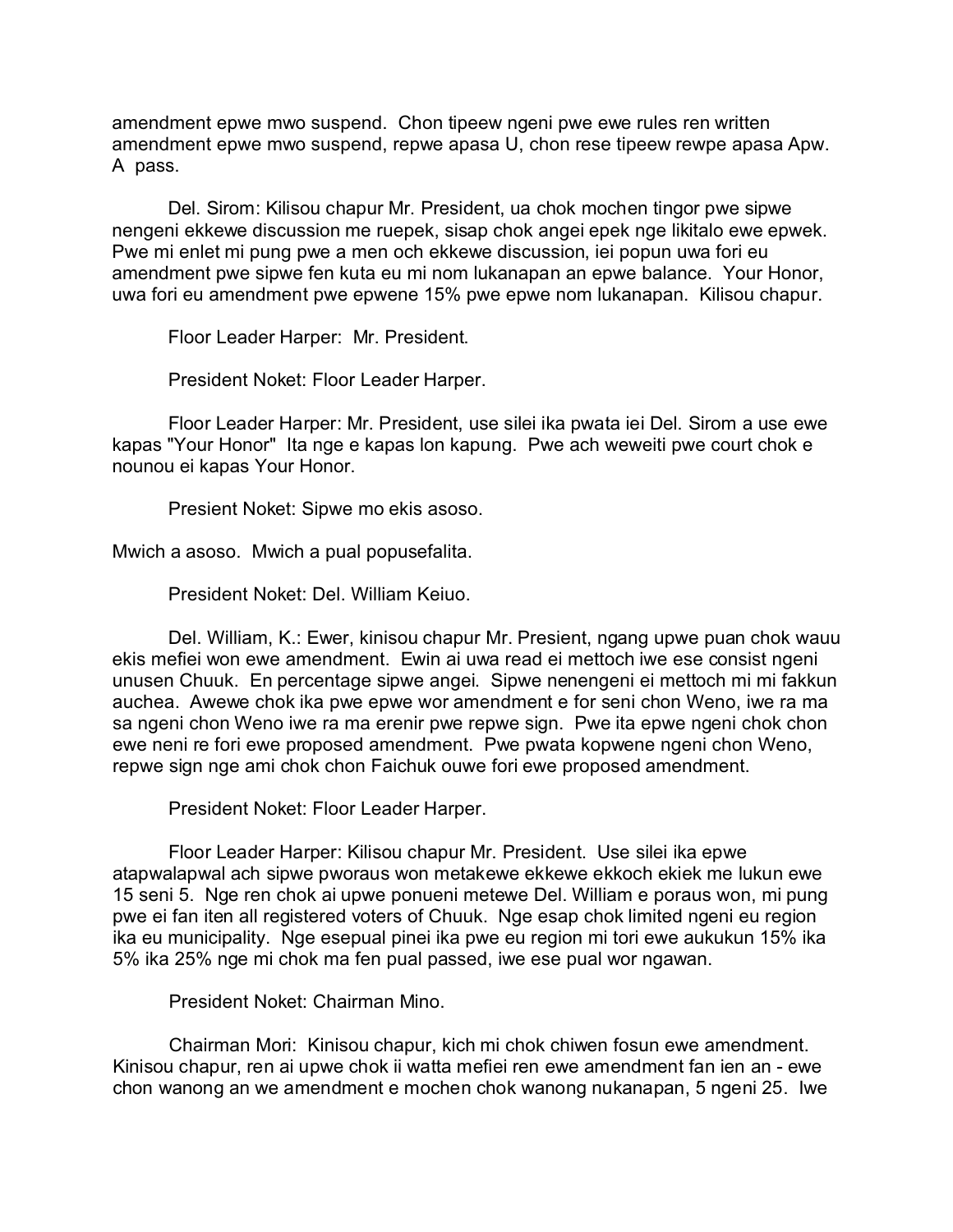sipwe puan chechemeni pwe sap mettoch meinisin equilibrium e nom nukanapen en metoch ika ren an epwe balance. Esap wewen nge nukanapechikin chok iwe ina ewe centerun ewe pisek ika ekkewe equilibrium a nonom ian. Ai nuku pwe intentionun ei proposal iwe met mi fen touu me mwan. Omusano chon ewe committee, iwe Floor Leader mi fen opochokunauu me mwan. Pwe ren an epwe tongeni mecheres ekkewe amendment an epwe tongeni katonong. Ina wewen ewe e ettiw won ewe 5%. Nge esap wewen nge sipwene chok fiti, ika pusin finata pwe sipwene chok wanong nukanapan, pwe ina - a ina nukanapan. Nge ai nuku epwe defeatni ewe purposeun ei amendment. Nge ika efeen nenengenochu ika puun ewe chon wanong ewe amendment ren an epwe nenengeni ifan ika epwe pai ngeni ewe 5 ika epwe fen no pai ngeni ewe 25 ika. It must be based on something like that, the esap chok epwe nenengeni pwe centering iwe a kini me nukanapan. Pwe ewe equilibrium not necessarily right in the middle every time. Iwe ren an epwe reasonable ai nuku sipwe nenengeni ochu enan amendment ika epwe ifan - met epwe reasonable. Ewe 15 ika, epwe apengeni 5, ika epwe apengeni 25. Kinisou Mr. Presient.

Presient Noket: Floor Leader Harper.

Floor Leader Harper: Kilisou chapur Mr. President, ngang upwe pwarata mefiei ai use tipeew ngeni ewe akasiwil. Use pual tipeew ngeni ma met mi lom lon ewe Constitution ikenai, alongolong won ai ei awewe, Mr. Pesident. Met ei uke awewe ngeni usun nge ruu fonu re refi seni matau lefiler. Iwe lukanapen ewe fonu, mi wor eu ta, iwe usun ma met ita uke aweweni ngeni emon mwan e nom ewe esap. Iwe a koolo ren noun kewe won we eu fonu won telephone. A urenir pwe mi wor ochami en eu pechen pig, nge ika pwe - oupwe chok akieki pwe oupwe ochei chok lepwinei. Pwe ika ouchok mang iwe a mach. Iwe weires noun kewe repwe sai seni ewe epek tori ewe epwek, pwe mi refi matau. Iwe usun chok pual ewe lukanapan. Mi pual wor noun kewe a pual urenir pwe nei kana meinisin ouwe lom won na ta, oupwe silei pwe mi wor ochami ein efoch pechen pig. Nge oupwe akieki pwe oupwe angei ochei chok me lepongei pwe ete mach seni kemi. Iwe weires ar repwe pual ochei ewe pig chok me lon ewe pwinin pwe ma mi towaw refi matau. Iwe a pual uerni noun kewe re pusin lom won we fonu, ikeweie ekan lom ian. A urenir pwe ouwalo angei ena pechen pig mi lom lon imwachena lon ena kapet, iwe ouwa chok ochei me lepwinei pwe ete ngawelo. Iwe ra mokut chok me lon ewe fanosun, ralo ochei iwe, a pwonueta metewe sam e mochen me erenir. Iwe ina chok usun ren ekkei alapalapen percentage, ewe 25, towaw, weires epwe toto. Nge ei 15 ika mwo pwe enom lukanapan, nge ewe ta mi lom lukanapan, ese tori ewe fonu. Nge ewe 5, efen nom won ewe fonu, e mecheres, ina popun a tawe ekkewe akkasiwil ika ewe pig a it. Kilisou chapur.

Delegate Sirom: Kilisou chapur, ren ai we colleague ngang ua fokkun wata an kei anology ren ochoch pig. Enletin ika sipwe katol noun US ewe Constitution fitu chok amendment nge ena Constitution a fitu, fitu year. Pun metena re mochen esap pwal eu lenien urumot ren ar repwe chok amendni iteiten pual etto pual amendni. Ewer, kich mi silei nge epwe wesen puan unusolong an aramas pung ika met remochen. Iwe nge sipwe pual ma nenengeni - look at it from the other angle, sisap chok nengeni epwek nge pual nengeni ewe epek. Uruwon noun US we Constitution a fitu year, ina epwe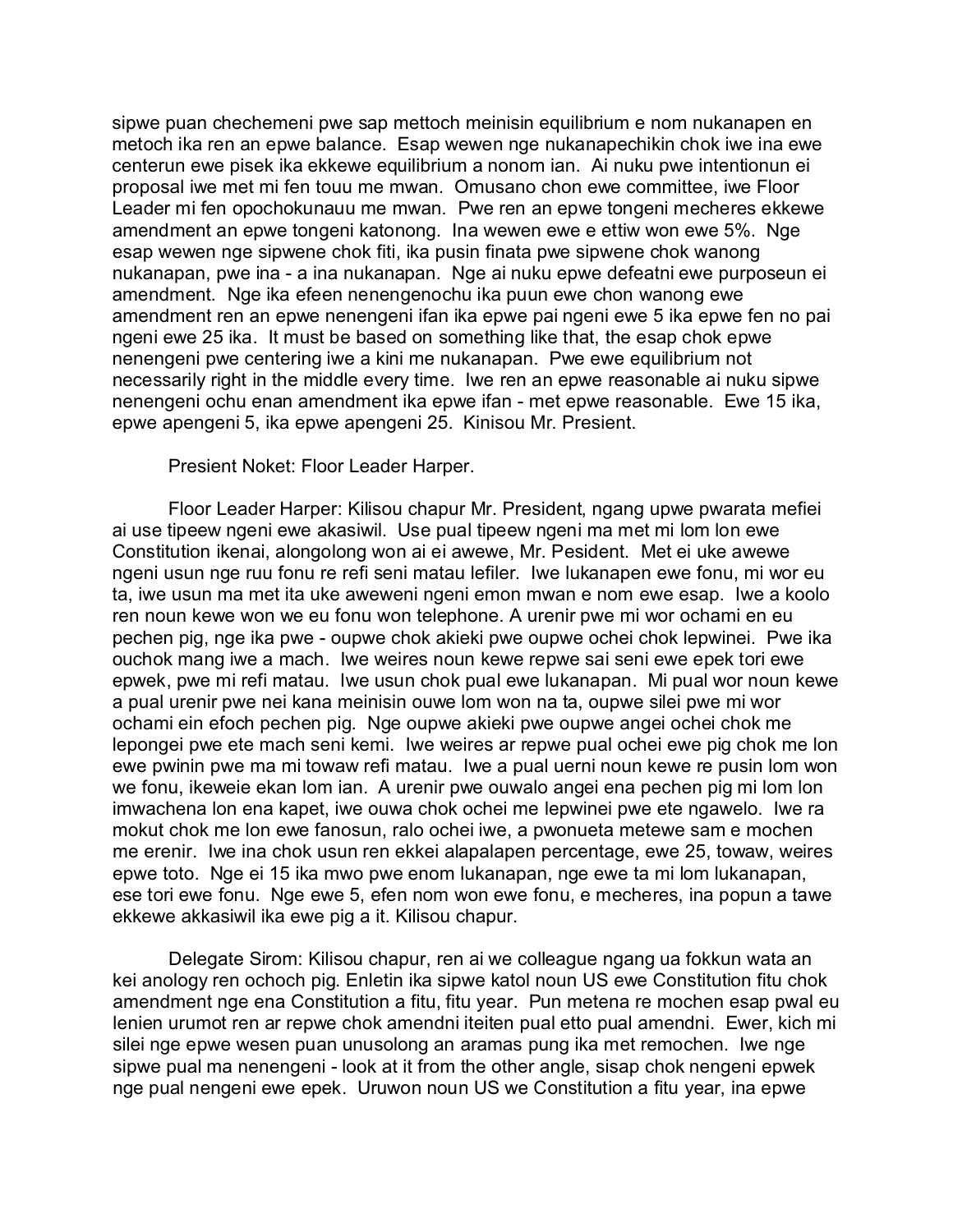chok fitu ena amendment e pacheta won. Sap eu lenien urumot epwe chok usun ekkan allukun Legislature siwili, siwili, siwili, constitution is a constitution. Kilisou.

President Noket: Ika ese chiwen wor memef won ewe amendment, iwe sipwene vote wom ewe amendment, chon tipew ngeni ewe amendment an epwe siwin 5% ngeni 15% apasa UU, chon rese tipewngeni apasa Apw, ese carry ewe motion. Iei sipwe soposopono angang won ewe 15% ika unusen ewe Proposal. "Floor Leader Harper".

Floor Leader Harper: Ai nuku ii a wor weweoch, ren ewe 5%, iwe ai nuku sia fen monota won mefier pwe emon me emon ach sipwe kill are-------ina popun are esap wor tipe ngaw ia oukatiw poraus won ei Porposal. A Seconded.

President Noket: A mokut a pual second pwe a koukutiw anini won ewe Proposal, 3-11 chon tipew ngeni ewe motion, apasa UU, chon rese tipew ngeni apasa apw, a carry ewe motion, sipwe ne vote won ewe Proposal, chon tipew ngeni pwe mwich a etiwa Committee Proposal No. 3-11 apas UU, chon rese tipew ngeni apasa apw. A pass Committee Proposal No. 3-11 non ewin anea. Iei sipwene angang won Committee Proposal No. 3-12, non ewin anea 8b. Secretary Convention kopwemo emweni mwich ren na Committee Proposal.

Secretary Convention: Mr. President, Committee Proposal No. 3-12, to amend Article 11, of the Chuuk State Constitution relating to the establishment of the Youth Affairs Agency by adding a new section 6 and by re-numbering the effected section thereof.

President Noket: Iei fansoun chon ewe Committee repwe ika io epwe fori motion.

Chairman Nifon: Kinisou Mr. President, fan iten ena echo Proposal a nonom fan mesen delegates meinisin, ina masowen ewe report, ewe 3-12, Mr. President, fan iten om we Committee uwa fori motion pwe mwich epwe etiwa CP No. 3-12. Use sinei ika uwa fen out of order.

President Noket: a mokut a pual second pwe mwich a etiwa CP No 3-12 non ewin anea, iei otun discussion won ewe Proposal, Floor Leader Harper,

Floor Leader Harper: Kinisou chapur Mr. President, ngang upwe pual parata mefiei won ei Proposal, ai ngang mi ekis tipew ngeni ekiekin ei Porposal, fan iten ekkewe wewe mi ma pual affat non ewe report, nge me esop, use kon pual nien unusen tipew ngeni fan iten ai nenengeni nge ewin usun nge epwe pual ekis momongono mokutun ach ei State Government ika epwe pual foruta ewe agency, pwe epwenge pual chomong sokopaten position non, nge mwo non ei fanosun, ewe wor ew separate agency, pwe ir mi chok fall under ewe public affairs, iwe ai nuku angangen ei pekin youth mi ponueta, ekkewe ir ra wisen emweni ewe pekin youth ir mi fori wiser, ir mi fori metekan ururun repwe fori ren fan itan ma ar duties me responsibilities. Iwe ai nenengenir pwe ren ar nom fan public affairs non ei fansoun, ese pual kon chomong ika wate moni mi tou fan iten ei ew ekiek, iei usun met uwa pwarata, fansoun epwe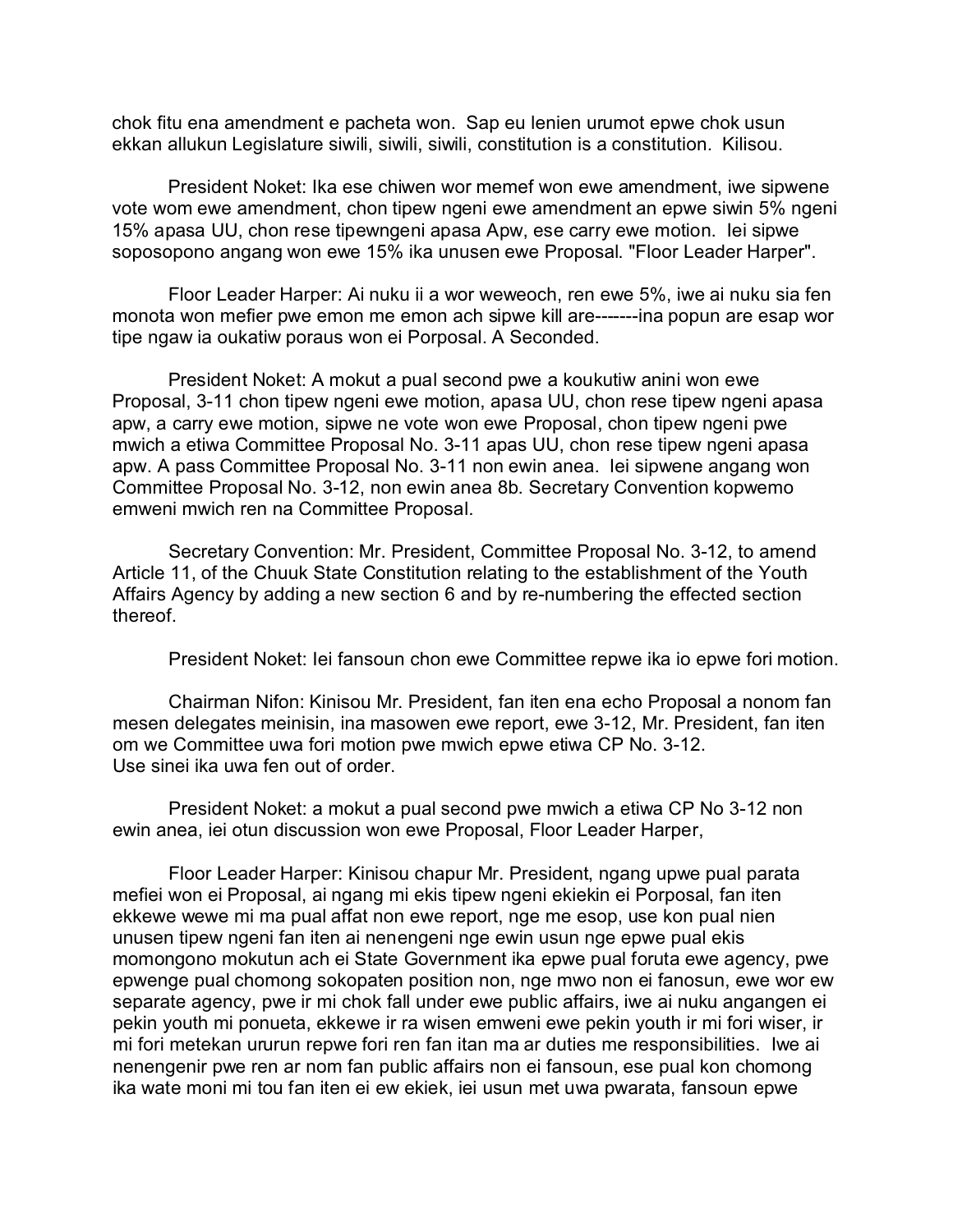imwuno, iwe ai nuku epwene chomongono chon angang, iwe nge sisefen sieni are epwe nefen pual turunufas ika esap chiwen forochu wiser pokiten ra pusin nemenir, nge ikenai, fansoun ir mi nom fan nurun ewe public affairs iwe ir mi chim, ir mi nochei angang, pokiten ir mi nom fan emon nour boss. Kinisou chapur.

Prsident Noket: Del. William Keiuo,

Del. William Keiuo: Ewer kinisou chapur Mr. President, upwe pual chok wanong mefiei ei won ei CP. 3-12, kinisou ngeni nouch uwe floor leader pwe iwe a wau unusan, ngang upwe chok pacheta ekkoch, ai nuku pwe sa ii kuna pwe mei ennet pwe mei ennet pwe ach ei youth a nonom under ei public affairs mi work, iteitan si mi kuna mwich mi fis, ra efisi won ekan tee, nge ai nuku pwe ika pwe epwe winino won angency iwe ekkewe ra eita ngeni chiefs sipwe ne ngenir ar repwene convence, iwe ai nuku niwinir epwe no kon watte, iwe mei ennet pwe epwe ne cost a lot ngeni ach ei Government, iei ochean me weweochun ai uwa mochen pwe amo kich members sipwe nenengeniochu pwe kich si fori ewe organization act iwe sia angei chok executive an epwe organizeini ekkewe departments mei murino ngeni nonomun Chuuk ika sia fen pual mutanong en pwe sipwene fen manidatini iwe ai nuku pwe epwene fen pual ew osukosukan ach ei Government, pwe sia asai ruu wewe, si fen solveuni ekkewe nge si fen pwal pachenong ew. Iei ew ouchean Mr. President ai share ngeni kich pwe sipwe pual nenengeni pwe epwe ew ach pisekin epiru, ika pwe sia fen solve unusan nge pwata sipwe ne fen pual etikaong ew, epwene pual minafo. Kinisou chapur.

President Noket: Chairman Sitan,

Chairman Sitan: Kinisou Mr. President, ai nuku base won ekkewe awewe, uwa fori ew motion pwe DP epwe file.

Mwich a mo asoso, mwich a pual niwin sefan

Prsident Noket: mwich a passini CP No. 3-12, non ewin anea, chon tipew ngeni apasa UU, chon rese tipew ngeni apasa apw, ese carry ewe motion, ese pass ei CP No.3-12 non ewin anea. Iei sipwe angang won first reading of CP item (c)Committee Proposal 3-13 upwe pual tingor ngeni secretary-in Convention pwe epwe emweni kich, emweni Convention ren weweochu ei Committee Proposal.

Secretary Convention: Mr. President, Committee Proposal No.3-13, to add a new section to Article 7, of the Constitutional of Chuuk State by adding section 15 regarting decision on some award agaist the State and the Municipal Government to be just and inconsideration of the ability of the such Government to pay any awards.

Prsident Noket: Iei fansoun discussion won ewe Proposal 3-13, Floor Leader Harper,

Floor Leader Harper: Ai nuku non ewe fansoun discussion won ewe report, mei chomong ekkewe metoch kich mei ani tipemwaramwar me wewengaw won, iwe ai nuku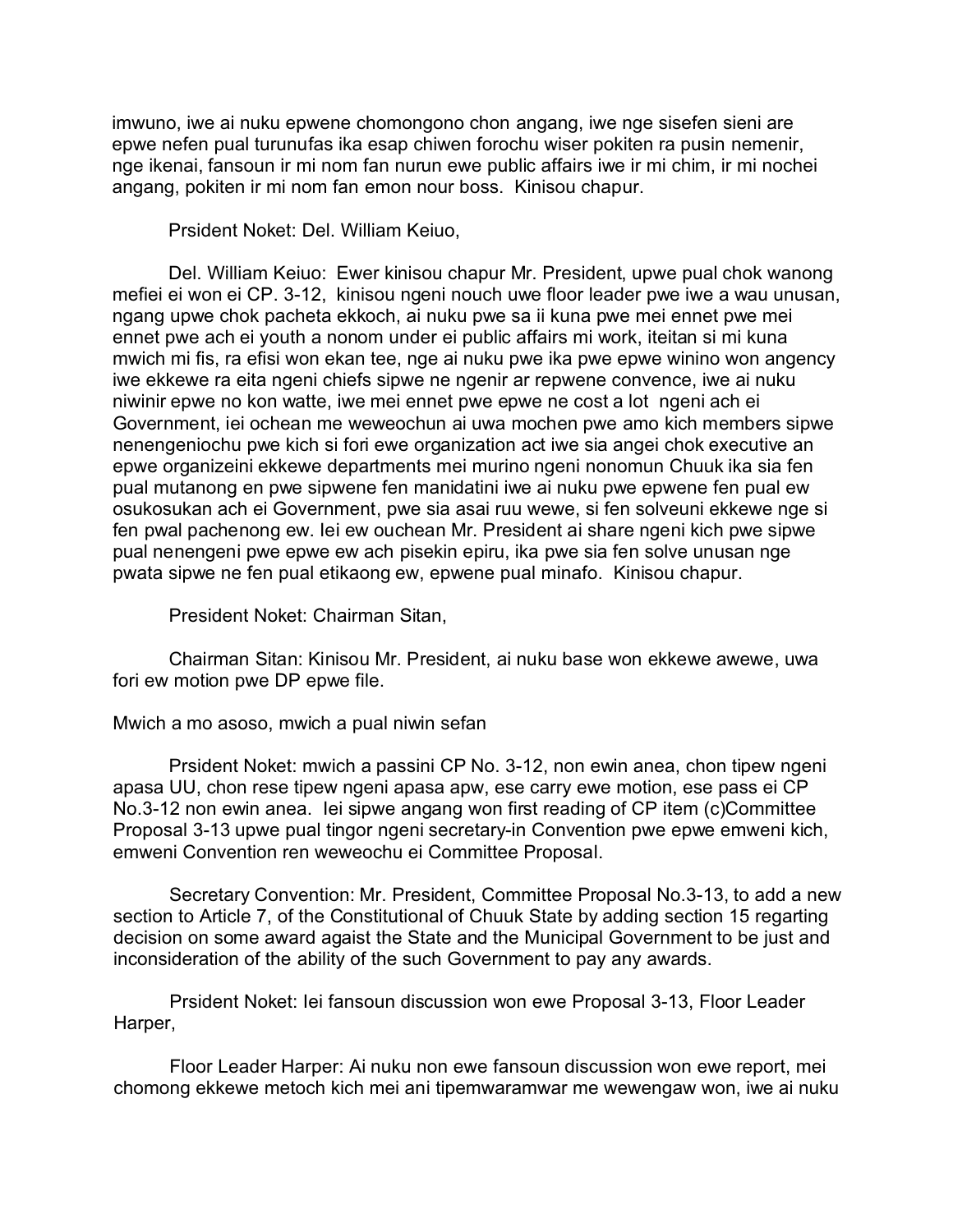pwe kich mi need further investigation ika information won ei Proposal an epwe emweniochu ach discussion nesor me ponon, ina popun ika pwe usap out of order ia fori motion pwe ei Propotion epwemwo table non ei fansoun.

President Noket: A mokut a pual second pwe CP No. 3-13 epwe table. Iei fansoun discussion won ewe table.

Mwich a asoso, mwich a pual niwin sefan

President Noket: Iei kich mi nom won ewe discussion an ewe Proposal 3-13 epwe mo table. Soposopono won ewe motion.

Chairman Mori: Otufichi osupwang.

President Noket: Met om osupwang.

Chairman Mino: Met ouchean an epwe table ei men? Met ewe ouchean?

President Noket: Floor Leadr Harper,

Floor Leader Harper: Ren ach chok sipwe chok pual ma nenengeni ekkewe sokopaten ma information ika aosukosuk ach sipwe weweoch me mwen ach sipwe desite won mwa ei Proposal. Akaewin ren ma sap ren are mi wor cases mi fen ku nge rese honoruni siopwe weweiti pwata. Kilisou.

President Noket: Kinisou chapur, Chairman Mino,

Chairman Mori: Ren an ewe committee epwe nenengeni ekkena information ika unusen ei convention.

Floor Leader Harper: Mr. President ma, ese pwal lifilifin, committee, ika ei convention, met chok ra luku pwe a naf information ach sipwele pwal angang sefan won. KILISOU

President Noket: Mi pwal wor porause won ewe motion mwen ach sipwe uttut won. Ika ese chiwen wor porause won ewe motion, iwe sipwene uttut won an epwe table ei committee proposal nampa 3-13, chon tipeew ngeni pwe committee proposal nampa 3-13 epwe table, Iwe sipwene fen awesano angangen ikenai, mwich a pwal soposopono, iei sia nom won Order of Business Item 9, ese wor met mi nom won calendar, Item 10, ese pwal wor, Final Reading, Consideration of Resolution, ese wor, Introduction and Referral of Delegation Proposals, mi wor? Ese pwal wor, ew chok. Mi wor ena secretary kopwe mwan awora ngeni mwich met ena a introduce iei ren chok ach sipwe sinei.

Secretary Paul: Mr. President ena referral sheet nampa 3-17 e chok referuni convention resolution 3-15, fan asengesin ita kafilitan siwilin delegate Mr. Ruda in the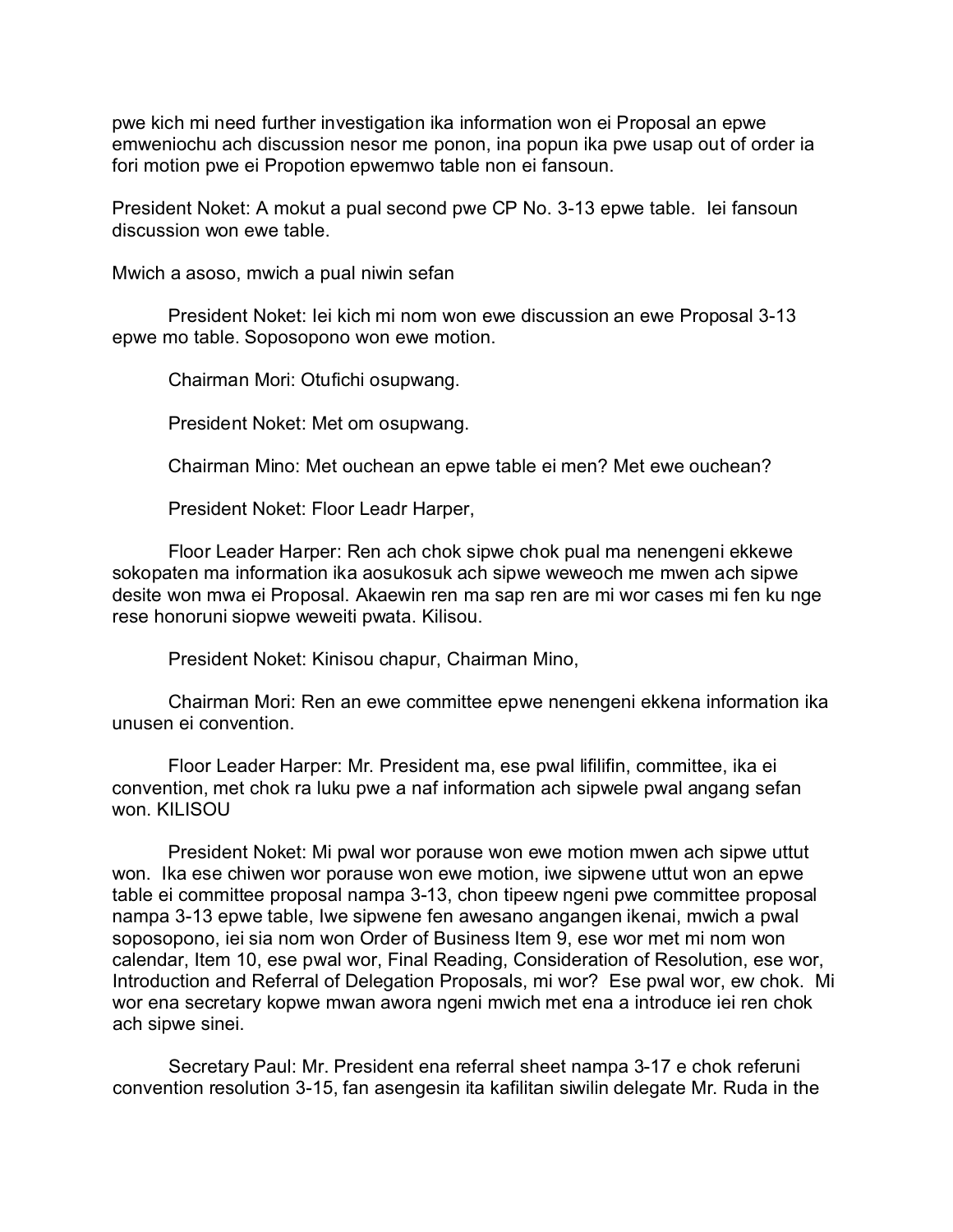person of Masachiro Christlib. Katolong meren Keiuo nge ina a keran refer ngeni members iei. Through referral sheet nampa 3-17. Introduced last Friday.

President Noket: Sia nom won na, iei sipwene eitw won miscellaneous business, ika mei wor miscellaneous ekis chok seni ei ew sea, non ewe week sia makengeni Joseph Kono, iwe a second runner-up non ewe uttutun Northwest non ei Convention nge tori ikkenai ese wor ponuwan, secretary-in Convention asiesin ngeni kich pwe mi tori ewe taropwe, nei, a tori non ewe aruwanu, iwe ie a sarinfan ikkenai, secretary ese wor ponuwan ewe taropwe. Nge en mi wesesen serve ngeni ewe taropwe mi wesewesen angei won inisin.

Secretary Convention: Mr. President, esap ngang pwe ewe assistant Chief Clerk e wisen hand ngeni ewe taropwe.

President Noket: Iwe ei a nonom ren Convention mi och an ei Convention monun ei convention epwe pual adviseini ewe President, ika met sipwe forngeni ika sipwene awora echo taropwe ngeni ewe third runner-up an epwene - ach sia finata pwe epwene wisen - ika epwe wor echo resolution an ei Convention a etiwa. Ina ai na miscellaneous umochen ai upwe share ngeni kemi. Floor Ldr. Harper,

Floor Ldr. Harper: Uwa fori motion pwe, President epwele communicate ngeni ewe second ika third runner up ika pwe mi enlet pwe Joe Kono e rejectini ewe position.

President Noket: Mi second ena motion? Motion a seconded. Pwe ei Convention a directini ewe Convention President an epwe sentini echo taropwe ngeni ewe a tapoto mwirin Joe Kono. A wineni ewe uttutun ei Constitutional Convention an a kefinita an epwene wisen choni ika tupuni ewe kinikin Northwest. Ese wor chon memef won ewe motion, me mwen ach swipe ne uttut won? Floor Ldr. Harper,

Floor Ldr. Harper: Upwe amendini ika esepual namot ai upwe pual amendini iei, upwe pacheta soposopun ewe motion. Epwe ne wor ena communication, nge epwe either in oral, ika in writing.

President Noket: Iwe a pual amend ewe motion, an epwe oral, ika in writing. Chairman Sitan.

Chairman Sitan: Use sinei ika epwe pual amend, nge ese mwo pass ewe amendment, epwe chok add pwe epwe wor date line, usun chok pual ewe first one.

President Noket: Sipwe tingor ngeni secretary an epwe communicate fengen me ewe - ika pwe e pass ewe motion, epwe communicate ngeni ir me ewe tupun Northwest ar repwe aninis an epwe expectide. Chon tipew ngeni ewe motion, apasa UU, chon rese tipew ngeni apsa Apw. A carry ewe motion, ewe Convention Secretary me ewe Chairman Rosokow repwe aninis fengen mwirin chok ei session ar repwe inform-uni ewe - fengen me ewe taropwe epwe pual followed. Pwe ii epwe ne tongeni etto non nessor, inet chok sepenin a etto me Ulul. Ewe Convention epwe moni an epwe tori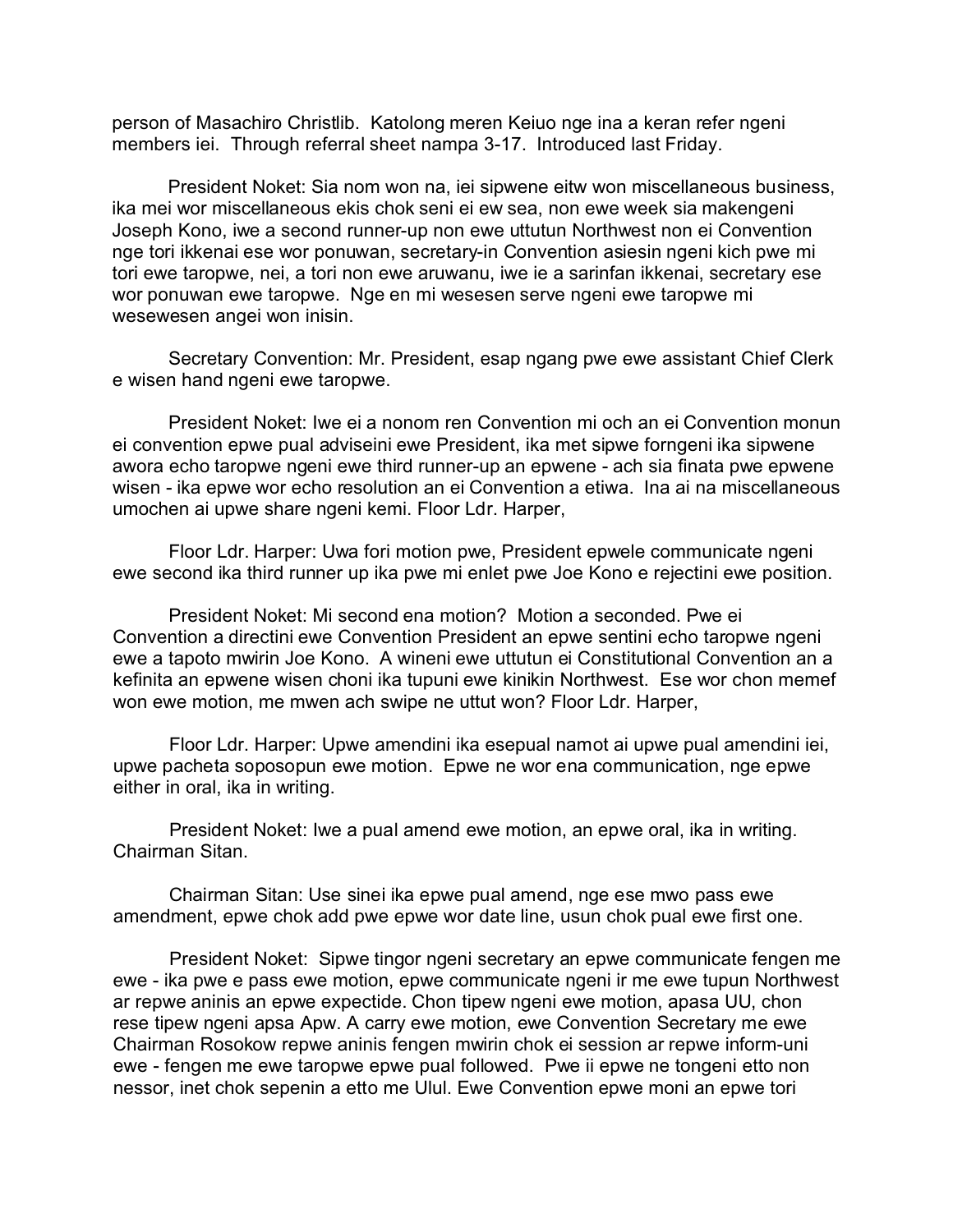neniach ei, nge ren niwinin me metekan mwirin esap wor, ren housing me perdiem. Floor Leader Harper,

Floor Leader Harper: Met kich mi nom won miscellaneous iei ika.

President Noket: Kich mi nom won miscellaneous iei.

Floor Leader Harper: Iwe meni epwele fen koon nien mutir ika sipwe moni noun Tony Rosokow ticket a lo pusin churi. Ika e ma mochen iwe a niwinsefalito.

President Noket: Iei fansoun ika ewor an emon miscellaneus iei. Del. Wiliander.

Del. Wiliander: Upwe chok apasa ai kilisou ngeni Chairman Nifon, me chon am we committee ren ewe Committee Proposal No. 3-12, ach sia achochongeni ach sipwe reportuni, tori iei a tik won first reading, iwe a kill ika ese pass. Iei popun upwe puan apasa ai omusomus ngeni ika puan ai kinisou ngeni ewe introducer, Del. Stephen, ren an puan nenengeni me auchean chon Chuuk. Iei popun a wanong ewe proposal. Iwe ina popun upwene kan omusomus ngeni serafon non Chuuk meinisin ren ewe proposal, ikenai a kan leave pweteteno, lon chok osopwisek. Kilisou chapur.

President Noket: Del. Keiuo.

Del. William, K.: Esap ii memef ei nge ita upwe chok tungor ngeni ekkewe mi weneitir ren Etten, ika meni committee e angang won ewe proposal ren Etten, pual meni committee e angang won ewe Health, upwe kan tungor sipwe - fengen me ewe legislature, ita upwe kan tungor sipwe emwitiri. Pwe sipwe niwinsefaniti legislature nge sise mo sinei met kokotun ika a ifan nonomuch ikenai. Puan eu Mr. President sia mochen ma campaign ika pwe a chok euu house ika 2 house. Iei sise mo nge campaign pwe sise sinei ika ifan nonomuch. Iwe ina pwata sia meen aucheani epwe muttir aan ewe eu house, ika epwe remain within two house.

President Noket: Floor Leader Harper,

Floor Leader Harper: Kose mochen upwemo tingor sipweno asoso.

Mwich a asoso, mwich a pual niwinsefan

President Noket: Chairman Sitan,

Chairman Sitan: Mr. President, usun met ewe Floor e poraus nupwen asoso, ren Proposal epwe auchea ngeni ach ei Convention, akaewan ren ewe report e kapasen ren ewe revenue sharing, epwe katonong sefan non ei week, me rei as a Chairman of your Committee on Public Finance, amen wate ai concern pwe ese wor ach, mi weires ach sipwe addressini ekkoch avenues nge ren neni epwe mutata pekin tax-ises, iwe ew ren fonu, uwa anean pwe are e wor an delegates amendment, repwe make it ready nupwen ach sipwe introduce-uni non ei week. Mei pual wor ew ie an ach we committee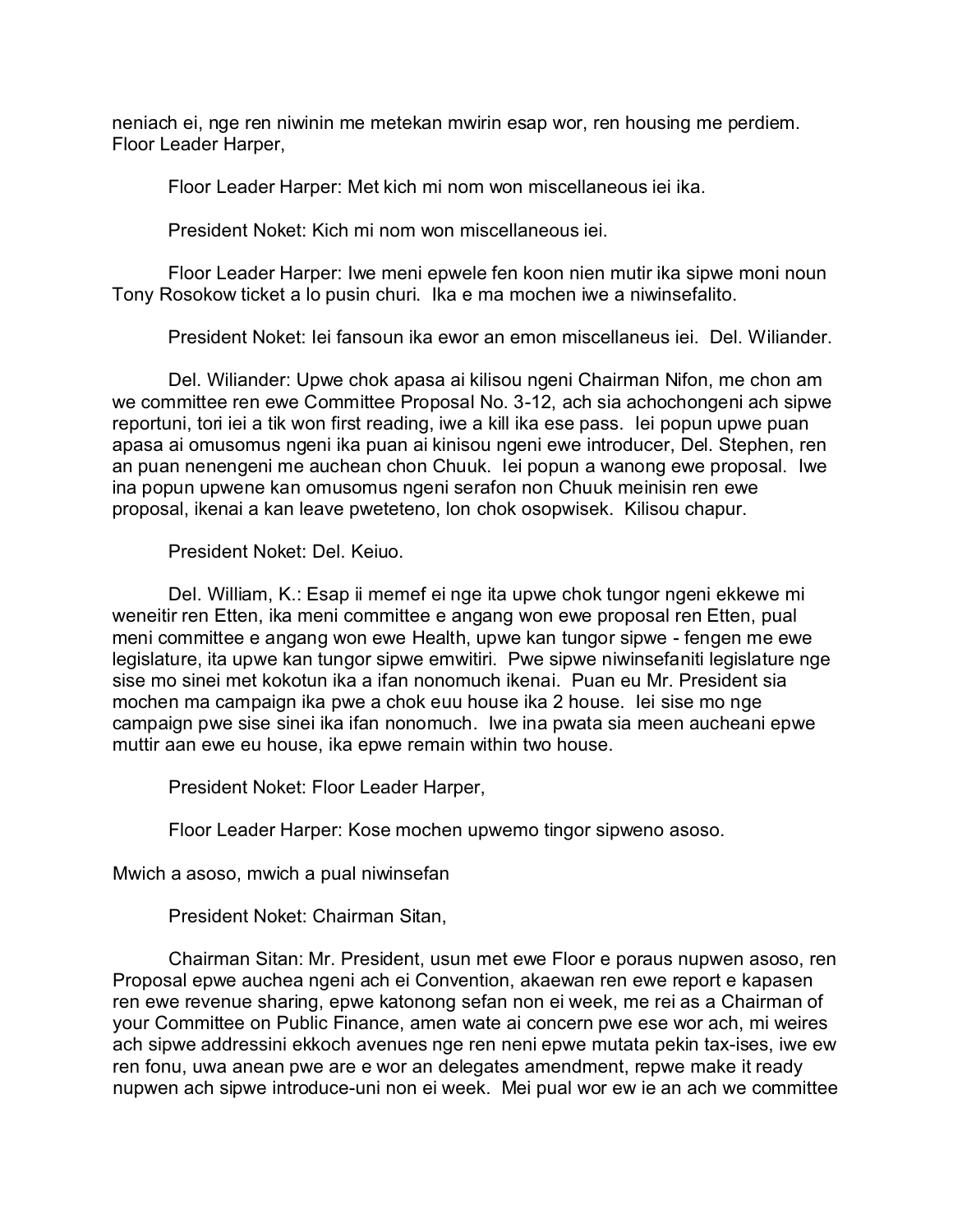esanmo, nge iei u mochen address-ini non ew Convention, ren search task, mei pual ouchea, uwa men tipew ngeni metewe floor e poraus won pwe mei wor ekkei mi ouchea ren revenue, ren State, iwe pual an ei government epwe, met sipwe ura, ewpe just are epwe operate an epwe allim ngeni aramas, usun met ach poputa ach uwe mweich, simi mwich ngeni Governor, mi wor ekkewe goals kich mi setout nge ia lolineng pwe usun sisap ien achieve-ini ekkewe goals ren size-in ei government, revenue generation, and fori an ach ei government an epwe just are pung ar angang. Kinisou

Prsident Noket: Del. Keiuo William,

Del. William Keiuo: Kinisou chapur Mr. President, e ekis monukuno ekis nge ita upwe fen tingorei secretary ika mi tongeni ngeni emon members by usap sinei ika epwe fen chiwen tongeni tawe, an epwe ngeni kich menni Delegates Proposal a reject, meni Delegates Proposal mi fiti ekkewe CP a approve pwe oupwe chemeni pwe ma mi tongeni ruwanu 4 non ewe ekkewe Committee Proposal. Iwe ina pata a mwen ouchea ngeni kich pual members an nouch kei chon angang repwe pual ngeni kich ekkena, a fite delegates sia angangono won, fite mi reject, fite a include non ekkewe Committee Proposal a approve, iwe pual ew, ruu metoch ngang upwan monukano upwe pachengeni ekkewe, ewe prosequitor ai nuku ngang u wisen introduce-uni use sinei ia a nom ia, ngang ewe u wisen introduce-uni ena nge use sinei ika mei fenketiw me ren committee ika, iwe ina ew metoch u pual ani osukosukan ika pwata e ekis mang ena, meni ma mi chomong angangan nge mi ouchea ngeni ach ei system ikenai, pwe non ewe 10 years ago, ese fokkun wor nouch prosequitor pokiten tawengawen ewe ukukun napanapen approval, ina pwata iwe sia wanong non napanapen amendment an epwe tongeni amentini ewe sokkun. Iwe saingonon Mr. President ewe transition period, a men ouchea ach sipwe mon, siwpene asoso fesen nge fokkun unungat? metoch re approve, iwe ina chienem kan ina repwe fen takinikem, mwa atekan ouchok fokkun non mongo nge ouse fori ami angang? met ena nge unugatichok nge mi fite ranimi, iwe ita uwa met aneanei ne tingor an epwe tonong pwe sipwe fen awesi me mwen am aupwe poputa. Kinisou chapur.

President Noket: Chairman Rosokow. Nge ika ese chiwen wor miscellaneous, Chairman Mino.

Chairman Mino: Omusalo ngang u chok mochen eis ika a ifa nonomun ion ewe legal council ika legal aid epwe anisi am we committeen Style and Arrangement.

Mwiich a asoso, mwich a pwal niwinsefan.

Chairman Rosokow: Mr. President tirow wom, ngang mi fokkun netipengaw ren an ese net ika file ika table ika, ewe accout an municipal, epwe tonong, iwe sisap ekiek ren mayor lon ei compact pwe mayor expire lon ew, pwal poputa ina epwe pwal kono pwal ew status a ruu accout. Ika an municipal, an judiciary, executive, u mochen epwe revise.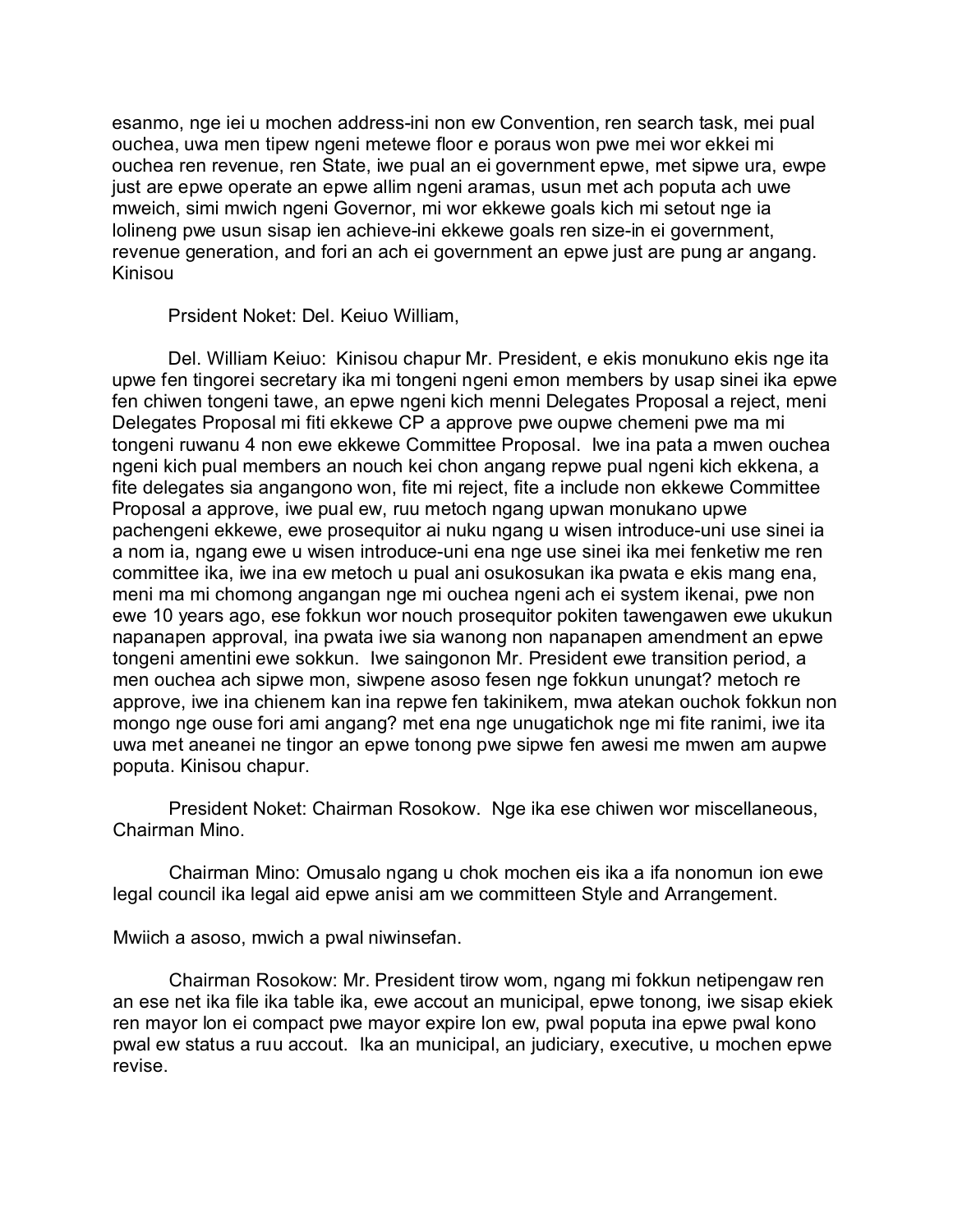President Noket: Kinisou chapur ren ekewe concern. Chairman Stephen.

Chairman Stephen: Kich mi nom non miscellaneous iei?

President Noket: Ewer.

Chairman Stephen: Omusalo President, ngang u kan chok pwal, ai luku sipwe pwal I ekis pwal chemenochu ekkei proposals sa disposuni, usun sia kon pwal back and fort won ekkei men, a napengeni that other major proposals a fen dispose on the floor. Ren ach ei committee om we committee ngang mi osen up to date won. Nusun proposal ese mwo tonong. Ai luku ekkei epwe witi announcement. Epwene no ngeni om announcement, napengeni ai kei concern, ika en mi mut ngenei, pwe noum, transition sipwe, kich mi fos fengen me mwen mwich nge sipwe mwan designini and approach, how to we approach the transition cross pun ma mi sensitive mei auchea ngeni kich meinisin, nge ita ai ekiek nesor sa tongeni deleberate won transition pun epwe fen tori, with the respect ngeni other witnesses, ngang mi aucheani ar repwe war, kana lawyers, reliable authorities, fiti pwal legislature, executive, representatives, ai luku ew area amen weires ei transition sia face-ini, mi auchea sipwe aninis fengen, esap chok ai we committee, pun oukich meinisin. Nge ekkei meinisin announcement. Kinisou Mr. President.

President Noket: Ika ese chiwen wor miscellaneous, sipwene nom won announcement. Chairman Stephen.

Chairman Stephen: Kinisou chapur Mr. President, ika sipwe sarekai nesor, ngang uwa pwapwa uwa mochen sipwene inisiate deliberation as well as discussion won ewe transition issue pun epwene wor result. Just for your information,a chok unungat proposal awenewenen ewe Judiciary a in the making for report ina epwene due nesor. Iwe a wes Judiciary, I still have another differ out standing committee report 3-03, that's the very first report wom om ei committee, tori iei ngang u mochen epwe niwin sefan pun mi answerini an honorable floor kewe concern pun ikena ekkewe issues ese nom non ewe standing committee report 3-03, ren terms and removal of Justices iwe ekkan 3-43, 3-68, 3-4, ina pwal Judiciary, all these files was concern of the Judiciary, regarding Judiciary ikena a nampa. Iwe nesor ekana report a tonong iwe sia, a introduce nesor. Iwe Legislature ai luku nesor ika pwal ponon a pwal report in. That's it on your committee. Iwe ngang mi pwal mefi ai kinisou ngeni ekkewe staff, ai luku ra men relyable ra men aninisioch ngeni ach ei committee, pun ir mi oponuweta demand of the convention, kinisou ngeni ena. Kinisou chapur.

President Noket: Chairman Nifon.

Chairman Nifon: Kinisou Mr. President, Eni ewin ngang upwe pwal chok mwo tingor ngeni nouch we convention secretary fanasengesin ach we ita public hearing e postpone ika cancel non ewe week, ika repwe tongeni mina sefani ngeni pwal Thursday non ei week. Ei oruwan,kinisou President, epwe sa ngeni chok chon om we committee won General Provision pwe epwe wor ach committee delebration won ekkewe nusun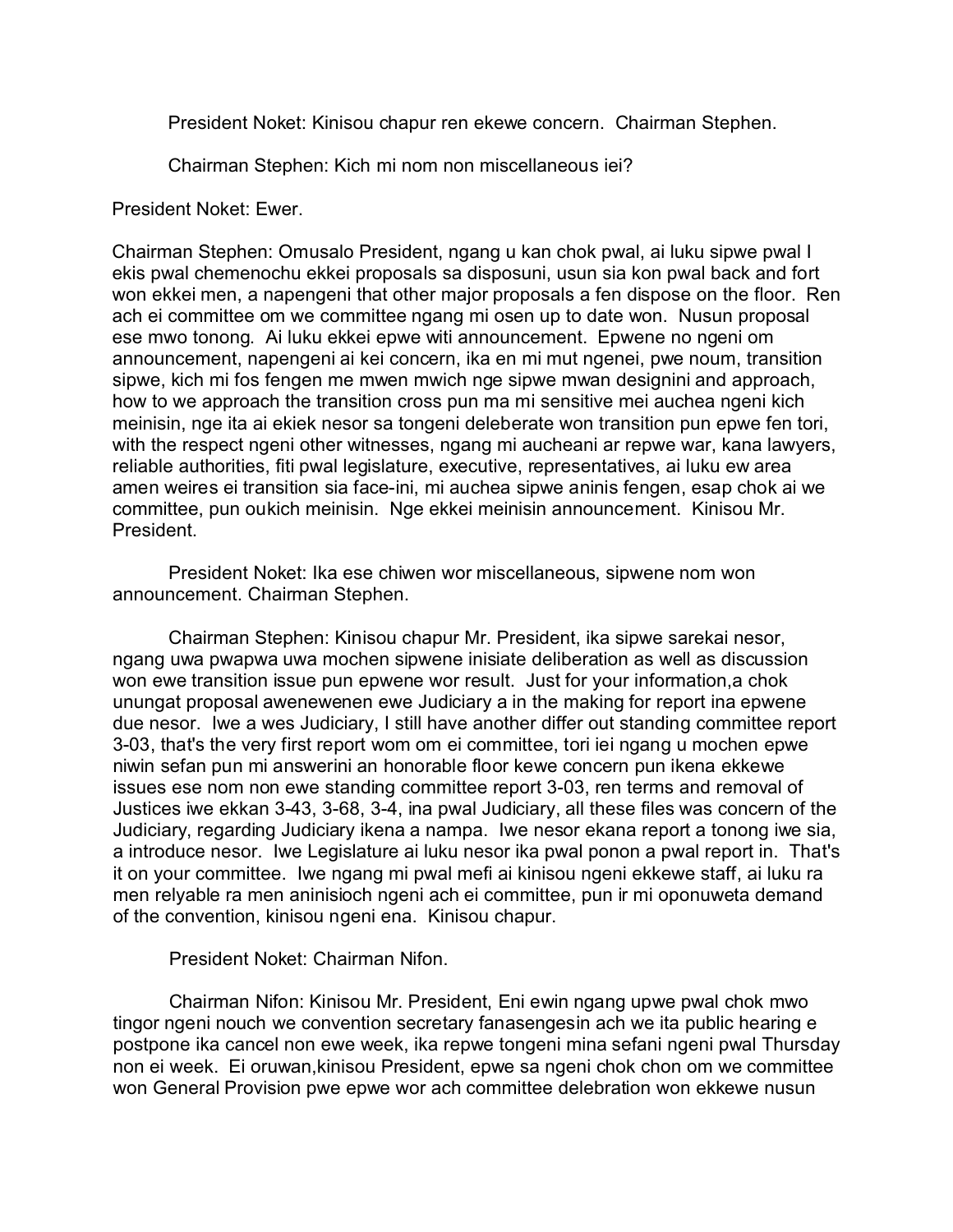ach angang sareun chok mwichenap nesor. Kinisou Mr. President.

President Noket: Chairman Setan. Met om na osupwang, floor.

Floor Leader Harper: Omusalo President, ita tingor ngeni nei we chairman won General Provision epwe mwo pwal aliwili an we announcement ren ekkewe atun deliberation won ekkewe nusun proposals use kon lien fatafatoch ren.

President Noket: Kose mochen kopwe nouemong Foor Lader Harper pwe sise rongorong, oupwe ekis neuomong pwe epwe tonong ami poraus lon nouch na kukunun radio.

Floor Leader Harper: Use copy, ngang ita uchok ii tungor ngeni nei we Chairman won General Provision epwe aniwini an we announcement ren fansoun ekkewe deliberation ren ekkewe nusun proposals mi assign ngeni omw we committee.

President Noket: Chairman Nifon.

Chairman Nifon: Ita sareuun chok mwichenap nesor.

President Noket: A wes Chairman Nifon. Asoso mo ekis.

Mwich a asoso. Mwich a puan niwinsefal.

President Noket: Mwich a niwinsefan. Chairman Nifon.

Chairman Nifon: Kinisou chapur Mr. President, puan kinisou ngeni Vice President Aten fanasengesin mi wor eu kan puan tungor mi fiti okuno, ren ewe minafon airline Palau Micronesia Air. Eni ina pwata ufen tungor Mr. Presient ika kopwe tongeni mut ngeniei ai upwe siwini mwo ai en announcement an esap mwo chiwen wor committee deliberation nesor fan iten omw we committee on General Provision fiti fengen me ai upwe tungor omw kopwe mut ngeni ei ai upwe excuse usap war nesor fan asengesin ena metoch.

President Noket: Iwe pokiten an Mayor epwe fiti ena sai nesor, nge ita ururun pwe upwe pinei ena kasoro pwe esap fetan sepelin. Iwe nge pokiten neiwe mayor epwe fiti ena sepelin, iwe usap chiwen closeni enan kasoro nesor. Iwe mi och ika sia - Del. Ika Chairman Nifon a excuse seni ach mwich nesor.

Chairman Nifon: Omusalo Mr. President, use silei ika upwe fiti ena sepelin, nge re ura upwe sarei.

President Noket: Ua ekieki pwe kopwe puan fiti ena sepelin, Chairman, nge ka chok tumunuk pwe ekkeran ina ewin an ena sepelin epwe soo lon ena kasoro, nge sise kan silei. Chairman Stephen.